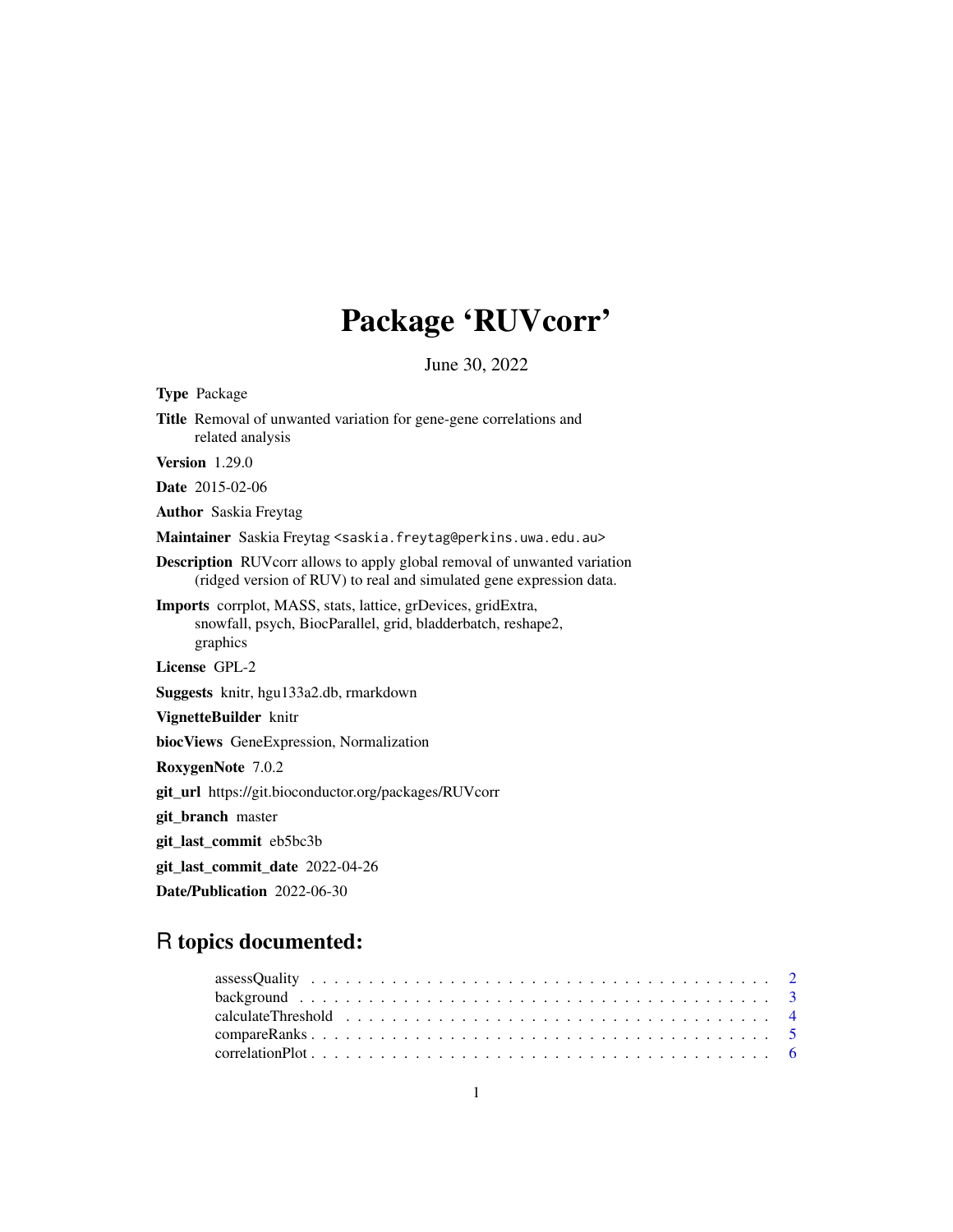<span id="page-1-0"></span>

|       |    | 9  |
|-------|----|----|
|       |    | -9 |
|       |    |    |
|       |    |    |
|       |    |    |
|       |    |    |
|       |    |    |
|       |    |    |
|       |    |    |
|       |    |    |
|       |    |    |
|       |    |    |
|       | 21 |    |
|       |    |    |
|       |    |    |
|       |    |    |
|       |    |    |
|       |    |    |
|       |    |    |
|       |    |    |
|       |    |    |
| Index | 32 |    |

<span id="page-1-1"></span>assessQuality *Quality assessment for cleaning procedures.*

### Description

assessQuality allows to assess the quality of cleaning procedures in the context of correlations when the true underlying correlation structure is known.

### Usage

```
assessQuality(
  est,
  true,
  index = "all",methods = c("all", "fnorm", "wrong.sign")
\mathcal{L}
```

| est   | A matrix of estimated gene expression values.                                                              |
|-------|------------------------------------------------------------------------------------------------------------|
| true  | A matrix of true correlations.                                                                             |
| index | A vector of indices of genes to be included in the assessment; if index="all"<br>all genes are considered. |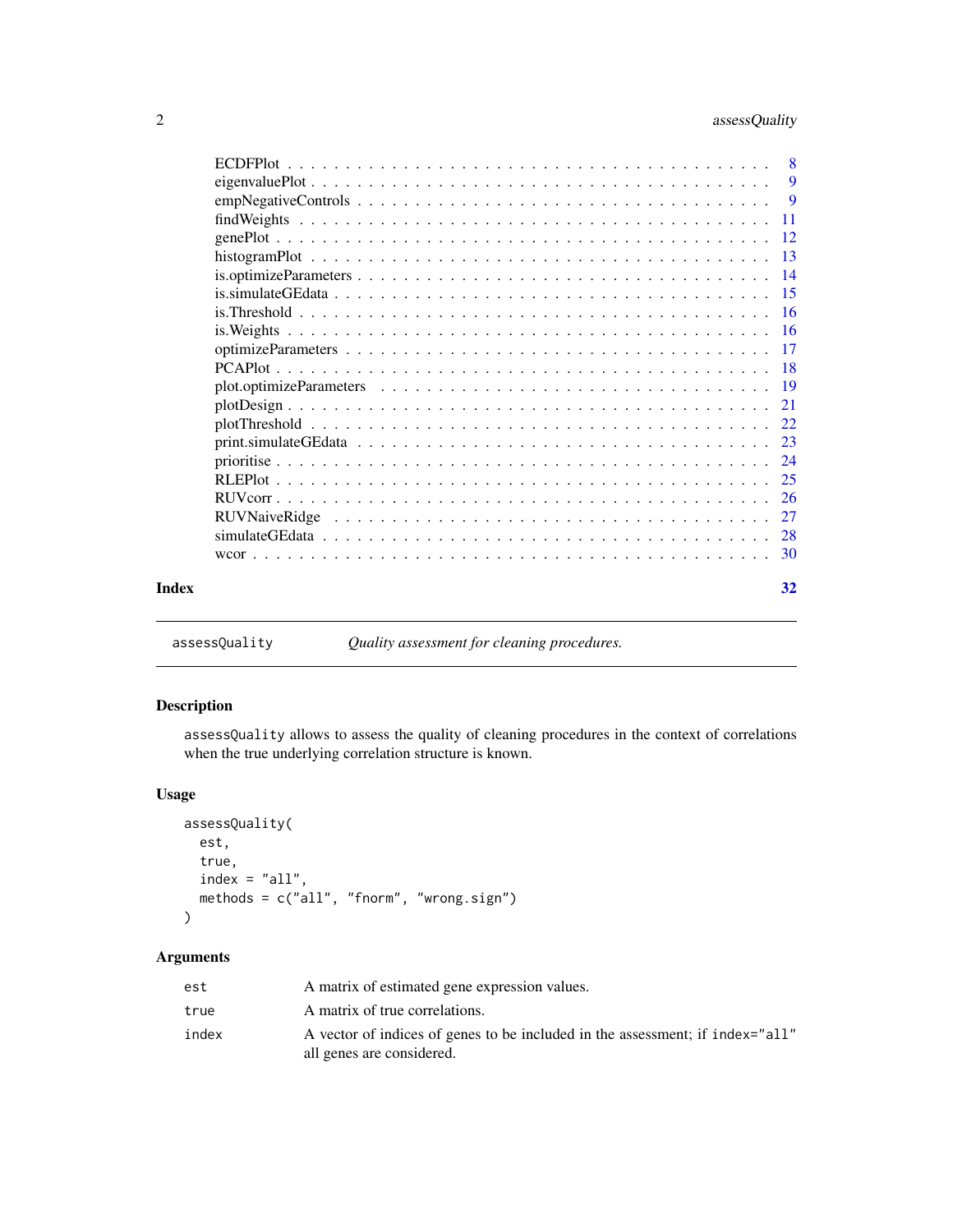### <span id="page-2-0"></span>background 3

| methods | The method used for quality assessment; if method="fnorm" the squared Frobe- |
|---------|------------------------------------------------------------------------------|
|         | nius norm is used; if method="wrong.sign" the percentage of wrongly esti-    |
|         | mated signs is calculated if method="all" both are calculated.               |

### Details

The squared Frobenius norm used for assessQuality has the following structure

$$
F = \frac{\|E-T\|^2}{s}
$$

Here, the parameter  $E$  and the parameter  $T$  denote the lower triangles of the estimated and true Fisher transformed correlation matrices, respectively. The parameter s denotes the number of elements in  $E$  and  $T$ .

### Value

assessQuality returns a vector of the requested quality assessments.

#### Author(s)

Saskia Freytag

#### Examples

```
Y<-simulateGEdata(500, 500, 10, 2, 5, g=NULL,
Sigma.eps=0.1, 250, 100, intercept=FALSE, check.input=FALSE)
assessQuality(Y$Y, Y$Sigma, index=1:100, methods="wrong.sign")
assessQuality(Y$Y, Y$Sigma, index=1:100, method="fnorm")
```
background *Randomly choose background genes.*

### Description

background returns background genes for judging the quality of the cleaning. These genes are supposed to represent the majority of genes. The positive control and negative control genes should be excluded.

#### Usage

```
background(Y, nBG, exclude, nc_index)
```

| Y           | A matrix of gene expression values or an object of the class simulate GE data. |
|-------------|--------------------------------------------------------------------------------|
| nBG         | An integer setting the number of background genes.                             |
| exclude     | A vector of indices of genes to exclude.                                       |
| $nc\_index$ | A vector of indices of negative controls (also excluded from being background  |
|             | genes).                                                                        |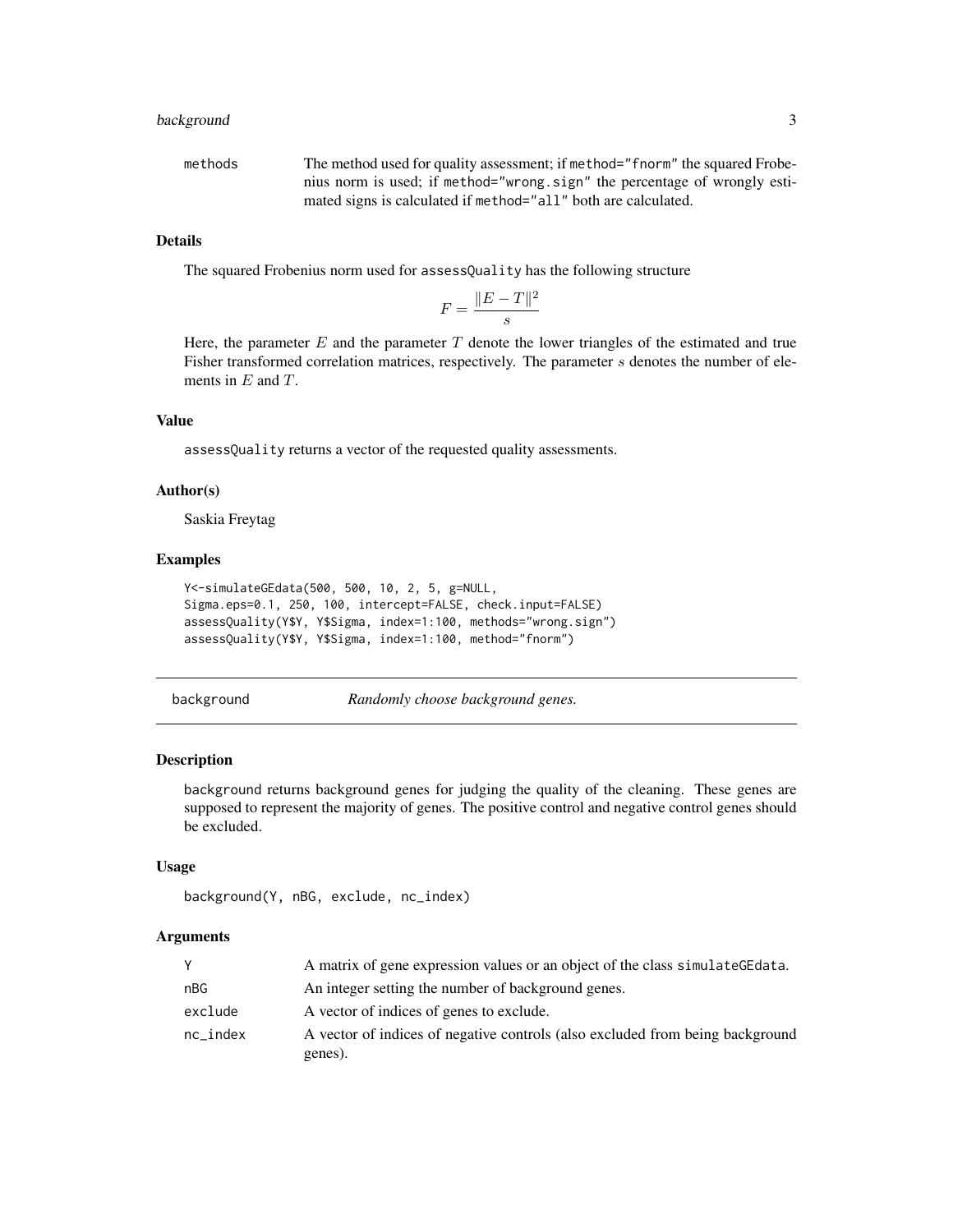### <span id="page-3-0"></span>Value

background returns a vector of randomly chosen indices.

#### Author(s)

Saskia Freytag

### Examples

```
Y<-simulateGEdata(500, 500, 10, 2, 5, g=NULL, Sigma.eps=0.1,
250, 100, intercept=FALSE, check.input=FALSE)
background(Y, nBG=20, exclude=1:100, nc_index=251:500)
```
<span id="page-3-1"></span>calculateThreshold *Calculates the correlation threshold.*

### Description

calculateThreshold returns the proportion of prioritised genes from a random selection for supplied threshold. Furthermore, this function also fits a loess curve to the estimated points. This allows the calculation of a threshold for priortisation of genes.

### Usage

```
calculateThreshold(
  X,
  exclude,
  index.ref,
  set.size = length(index.ref),
  Weights = NULL,
  thresholds = seq(0.05, 1, 0.05),
  anno = NULL,Factor = NULL,
  cpus = 1,parallel = FALSE
\lambda
```

| X.         | A matrix of gene expression values.                                                                                                       |
|------------|-------------------------------------------------------------------------------------------------------------------------------------------|
| exclude    | A vector of indices of genes to exclude.                                                                                                  |
| index.ref  | A vector of indices of reference genes used for prioritisation.                                                                           |
| set.size   | An integer giving the size of the set of genes that are to be prioritised.                                                                |
| Weights    | A object of class Weights or a list of weights. The weights should correspond<br>to Factor. If NULL the unweighted correlations are used. |
| thresholds | A vector of thresholds; values should be in the range $[0, 1]$ .                                                                          |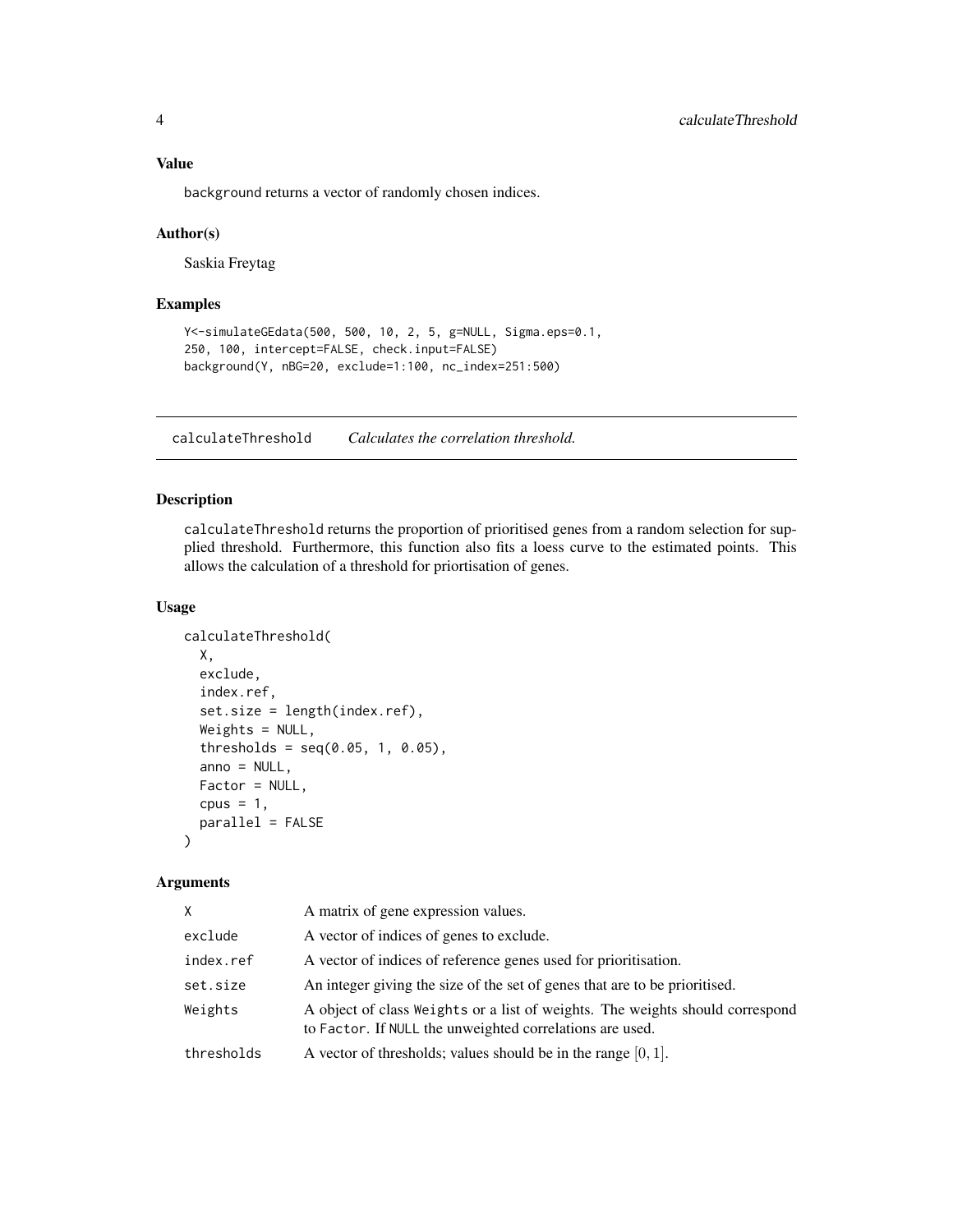### <span id="page-4-0"></span>compareRanks 5

| anno     | A data frame or a matrix containing the annotation of arrays in X.   |
|----------|----------------------------------------------------------------------|
| Factor   | A character string corresponding to a column name of anno.           |
| cpus     | An integer giving the number of cores that are supposed to be used.  |
| parallel | A logical value indicating whether parallel comuting should be used. |

### Details

The proportion of prioritized random genes is estimated by drawing 1000 random sets of genes and calculating how many would be prioritised at every given threshold. A gene is is prioritised if at least one correlation with a known reference gene is above the given threshold.

#### Value

calculateThreshold returns an object of class Threshold. An object of class Threshold is a list with the following components:

- Prop.values A vector of the proportion of prioritized genes.
- Thresholds A vector containing the values in threshold.
- loess.estimate An object of class loess.

### Author(s)

Saskia Freytag

#### See Also

[funcThresh](#page-0-0)

#### Examples

```
Y<-simulateGEdata(500, 500, 10, 2, 5, g=NULL, Sigma.eps=0.1,
250, 100, intercept=FALSE, check.input=FALSE)
anno<-as.matrix(sample(1:4, dim(Y$Y)[1], replace=TRUE))
colnames(anno)<-"Factor"
weights<-findWeights(Y$Y, anno, "Factor")
calculateThreshold(Y$Y, exclude=seq(251,500,1), index.ref=seq_len(10),
Weights=weights, anno=anno, Factor="Factor")
```
compareRanks *Compare ranking of known reference gene pairs.*

#### Description

compareRanks allows to calculate the difference of the ranks of known reference gene pairs from two versions of the same data.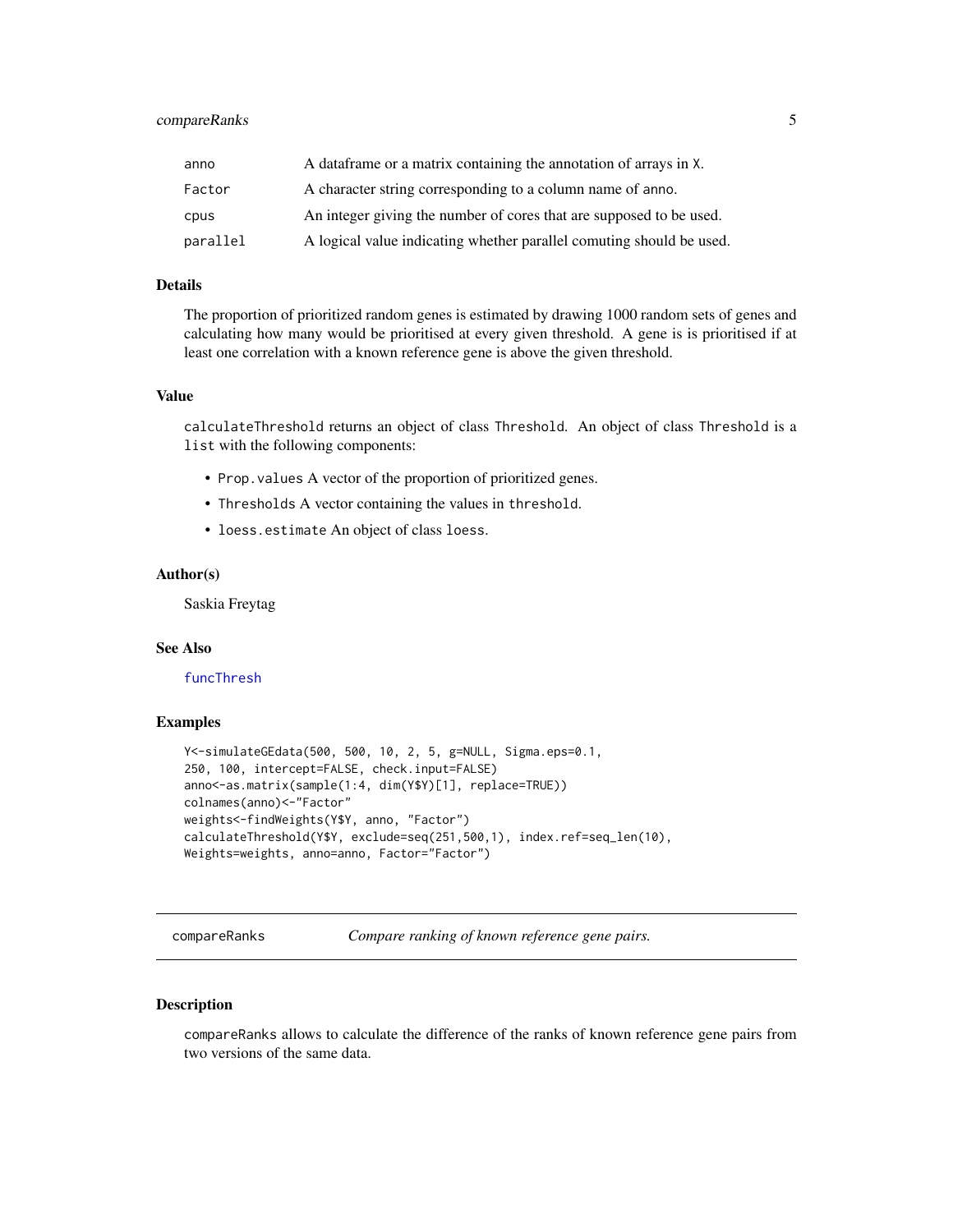#### <span id="page-5-0"></span>Usage

compareRanks(Y, Y.hat, ref\_index, no.random = 1000, exclude\_index)

#### Arguments

| Y.        | A matrix of raw gene expression values.                                              |
|-----------|--------------------------------------------------------------------------------------|
| Y.hat     | A matrix of cleaned gene expression values.                                          |
| ref_index | A vector of indices that are referrring to genes of interest.                        |
| no.random | An integer giving the number of random genes.                                        |
|           | exclude_index A vector of indices to be excluded from the selection of random genes. |

### Details

The correlations between all random genes and reference genes is calculated (including correlations between random and reference) using the two versions of the data. The correlations are then ranked according to their absolute value (highest to lowest). The ranks of the reference gene pairs are extracted. For a paticular reference gene pair, the difference in the ranks between the two versions of the data is calculated: Rank in Y - Rank in Y.hat

### Value

compareRanks returns a vector of the differences in ranks of the correlations of reference gene pairs estimated using raw or cleaned data.

#### Author(s)

Saskia Freytag

#### Examples

```
Y<-simulateGEdata(500, 500, 10, 2, 5, g=NULL,
Sigma.eps=0.1, 250, 100, intercept=FALSE, check.input=FALSE)
Y.hat<-RUVNaiveRidge(Y, center=TRUE, nu=0, kW=10)
compareRanks(Y$Y, Y.hat, ref_index=1:30, no.random=100, exclude_index=c(31:100,251:500))
```

| correlationPlot | Correlation plot to compare estimated correlations with true correla- |
|-----------------|-----------------------------------------------------------------------|
|                 | tions.                                                                |

#### Description

correlationPlot produces a correlation plot to compare true and estimated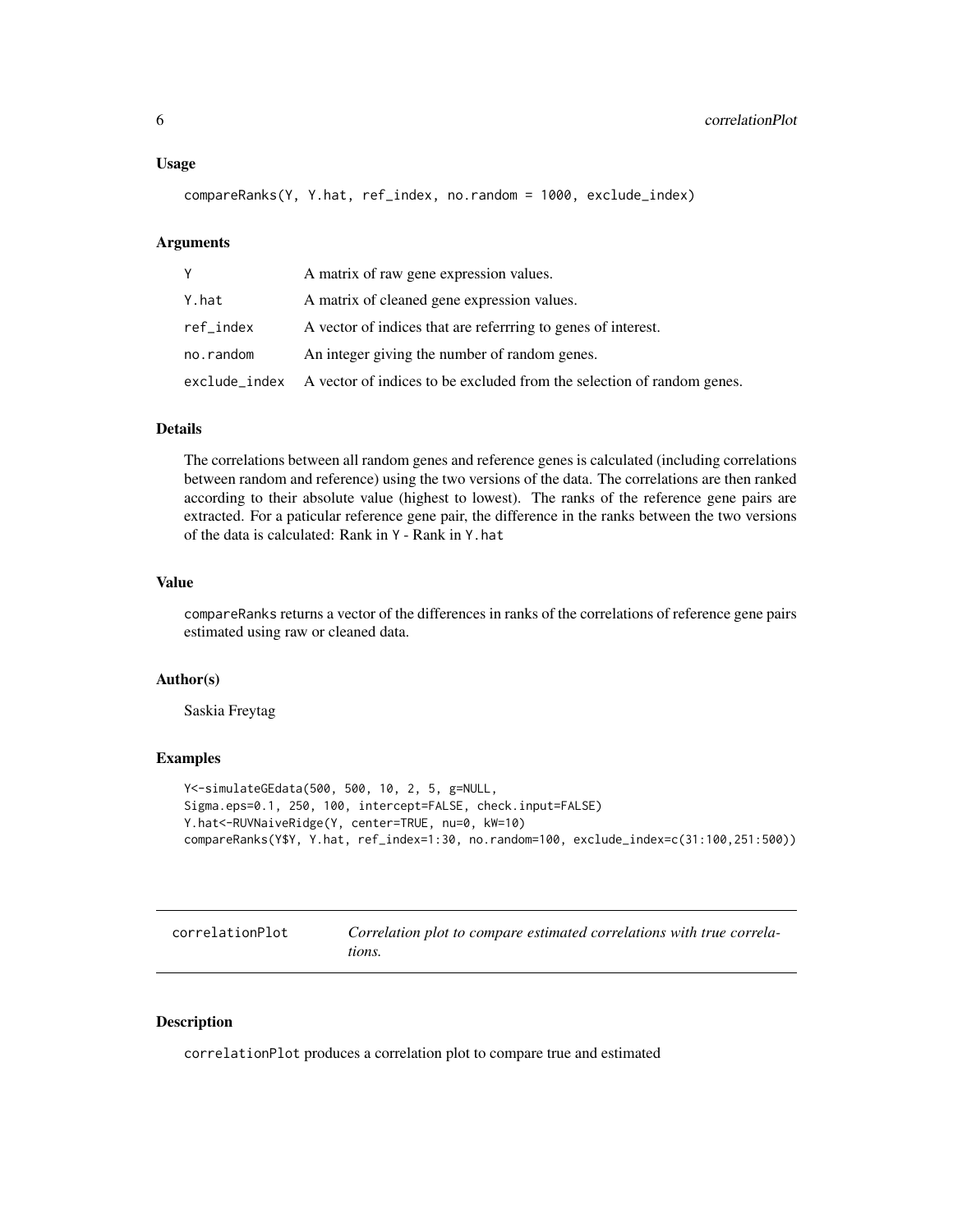### <span id="page-6-0"></span>correlationPlot 7

### Usage

```
correlationPlot(
  true,
  est,
  plot.genes = sample(seq_len(dim(true)[1]), 18),
 boxes = TRUE,
  title,
  line = -1)
```
#### Arguments

| true       | A matrix of true gene-gene correlation values.                                                                               |
|------------|------------------------------------------------------------------------------------------------------------------------------|
| est        | A matrix of estimated gene expression values.                                                                                |
| plot.genes | A vector of indices of genes used in plotting; the suggested length of this vector<br>is 18.                                 |
| boxes      | A logical scalar to indicate whether boxes are drawn around sets of 6 genes;<br>only available if plot. genes has length 18. |
| title      | A character string describing the title of the plot.                                                                         |
| line       | on which MARgin line, starting at 0 counting outwards.                                                                       |

### Details

The upper triangle of the correlation plot shows the true gene-gene correlation values, while the lower triangle of the correlation plot shows the gene-gene correlation values calculated from the estimated gene expression values. This is possible because correlation matrices are symmetric.

### Value

correlationPlot returns a plot.

### Author(s)

Saskia Freytag

### See Also

[corrplot](#page-0-0)

```
Y<-simulateGEdata(500, 500, 10, 2, 5, g=NULL, Sigma.eps=0.1,
250, 100, intercept=FALSE, check.input=FALSE)
correlationPlot(Y$Sigma, Y$Y, title="Raw",
plot.genes=c(sample(1:100, 6), sample(101:250, 6), sample(251:500, 6)))
```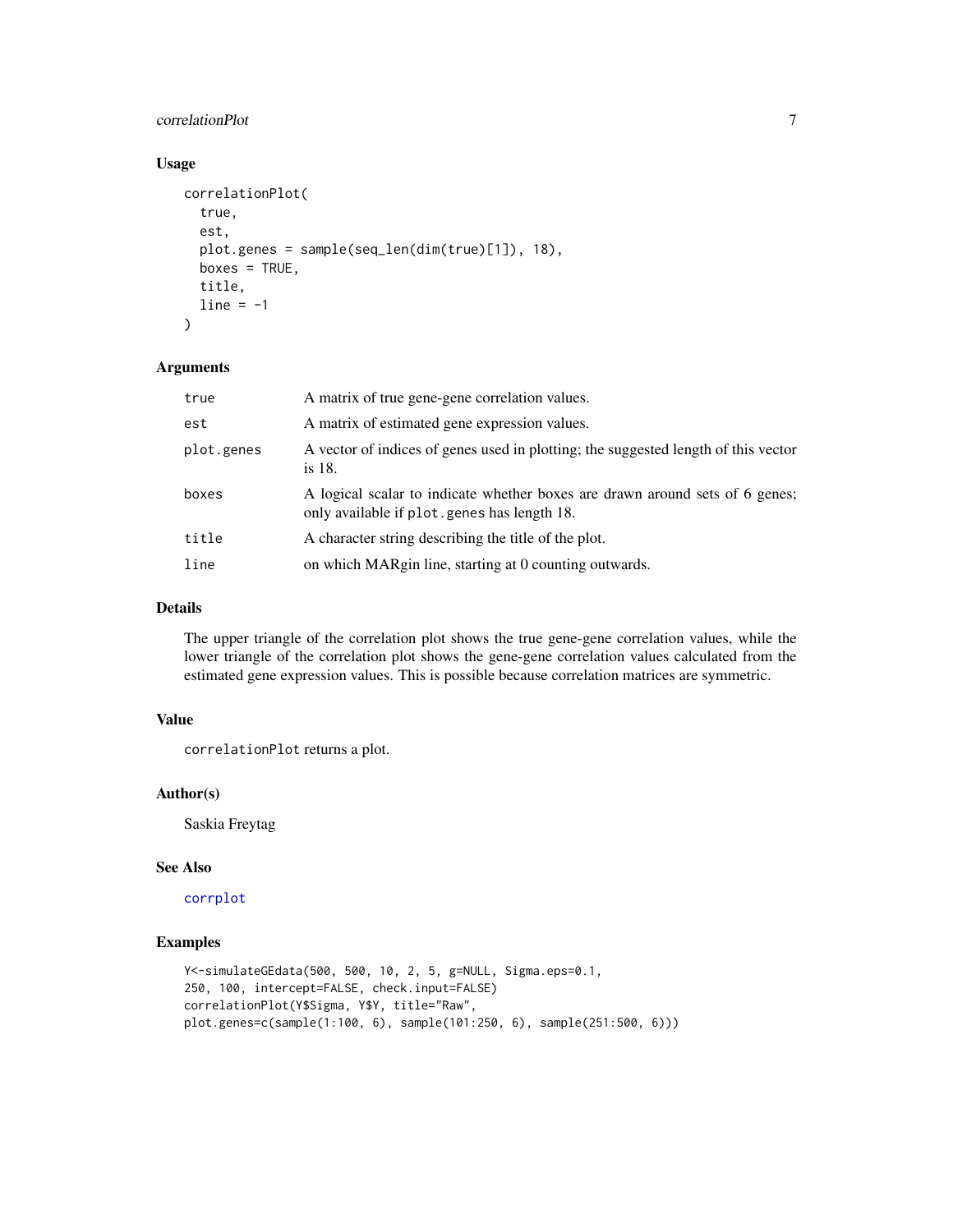ECDFPlot generates empirical cumulative distribution functions (ECDF) for gene-gene correlation values.

### Usage

```
ECDFPlot(X, Y, index = "all", col.X = "red", col.Y = "black", title, legend)
```
### Arguments

| $\times$ | A matrix or list of matrices of estimated gene-gene correlations.                              |
|----------|------------------------------------------------------------------------------------------------|
| Y        | A matrix of reference gene-gene correlations (i.e. underlying known correlation<br>structure). |
| index    | A vector of indicies of genes of interest.                                                     |
| col.X    | The color or colors for ECDF as estimated from X.                                              |
| col.Y    | The color for ECDF as estimated from Y.                                                        |
| title    | A character string describing title of plot.                                                   |
| legend   | A vector describing X and Y.                                                                   |

### Value

ECDFPlot returns a plot.

### Author(s)

Saskia Freytag

```
Y<-simulateGEdata(500, 500, 10, 2, 5, g=NULL, Sigma.eps=0.1,
250, 100, intercept=FALSE, check.input=FALSE)
Y.hat<-RUVNaiveRidge(Y, center=TRUE, nc_index=251:500, 0, 10, check.input=TRUE)
Y.hat.cor<-cor(Y.hat)
par(mar=c(5.1, 4.1, 4.1, 2.1), mgp=c(3, 1, 0), las=0, mfrow=c(1, 1))
ECDFPlot(Y.hat.cor, Y$Sigma, index=1:100, title="Simulated data",
legend=c("RUV", "Truth"))
ECDFPlot(list(Y.hat.cor, cor(Y$Y)), Y$Sigma, index=1:100,
title="Simulated data", legend=c("RUV", "Raw", "Truth"), col.Y="black")
```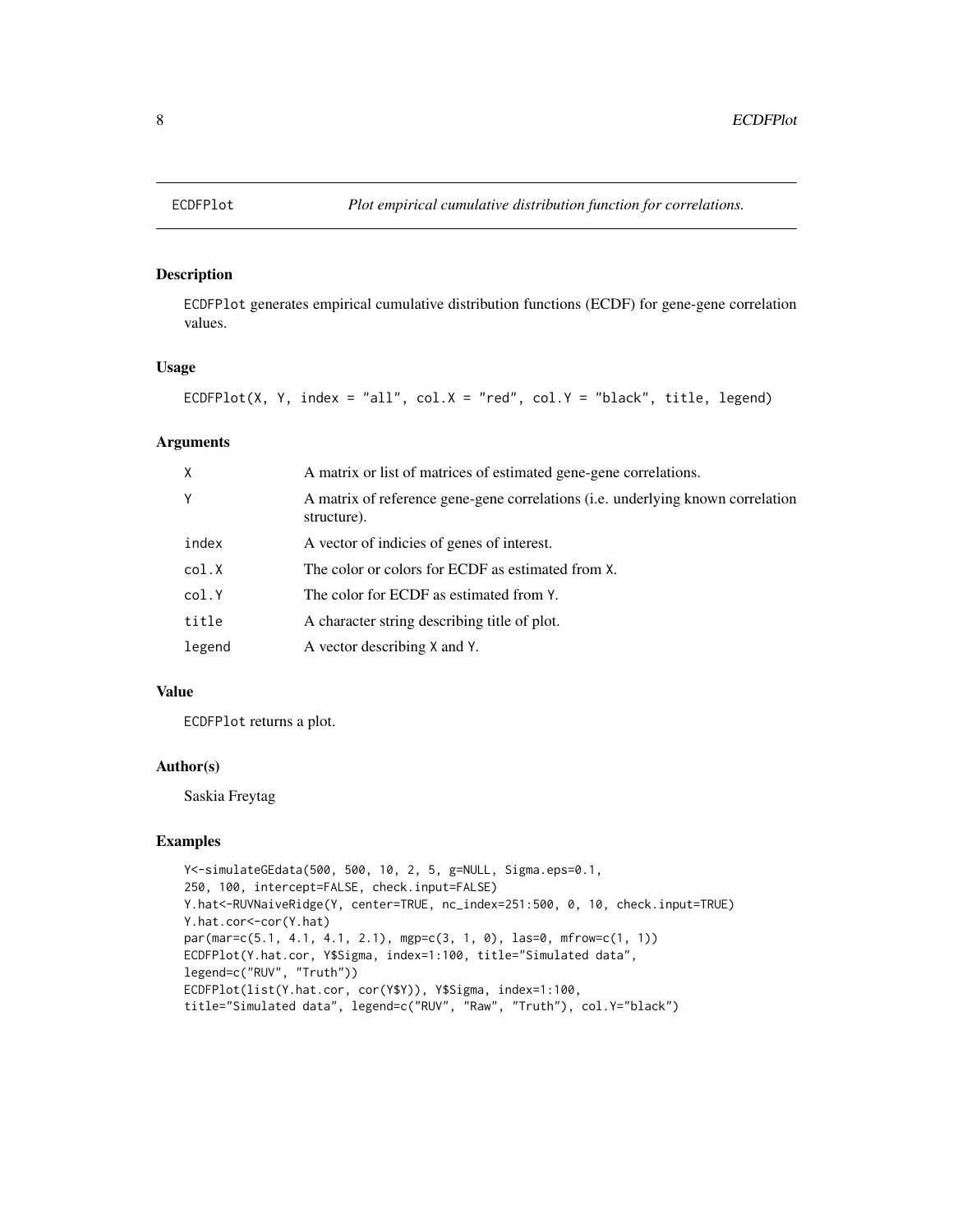<span id="page-8-0"></span>

eigenvaluePlot plots the ratio of the ith eigenvalue of the SVD of the negative controls to the eigenvalue total.

### Usage

```
eigenvaluePlot(Y, nc_index, k = 10, center = TRUE, title = "Eigenvalue Plot")
```
### Arguments

| V           | A matrix of gene expressions.                                              |
|-------------|----------------------------------------------------------------------------|
| $nc\_index$ | A vector of indices for the negative controls.                             |
| k           | A numeric value giving the number of eigenvalues that should be displayed. |
| center      | A logical character to indicate whether centering is needed.               |
| title       | A character string describing title.                                       |

### Value

eigenvaluePlot returns a plot.

### Author(s)

Saskia Freytag

### Examples

```
Y<-simulateGEdata(500, 500, 10, 2, 5, g=NULL, Sigma.eps=0.1,
250, 100, intercept=FALSE, check.input=FALSE)
eigenvaluePlot(Y$Y, nc_index=251:500, k=20, center=TRUE)
```
empNegativeControls *Empirically choose negative control genes.*

#### Description

empNegativeControls finds suitable negative controls in real or simulated data.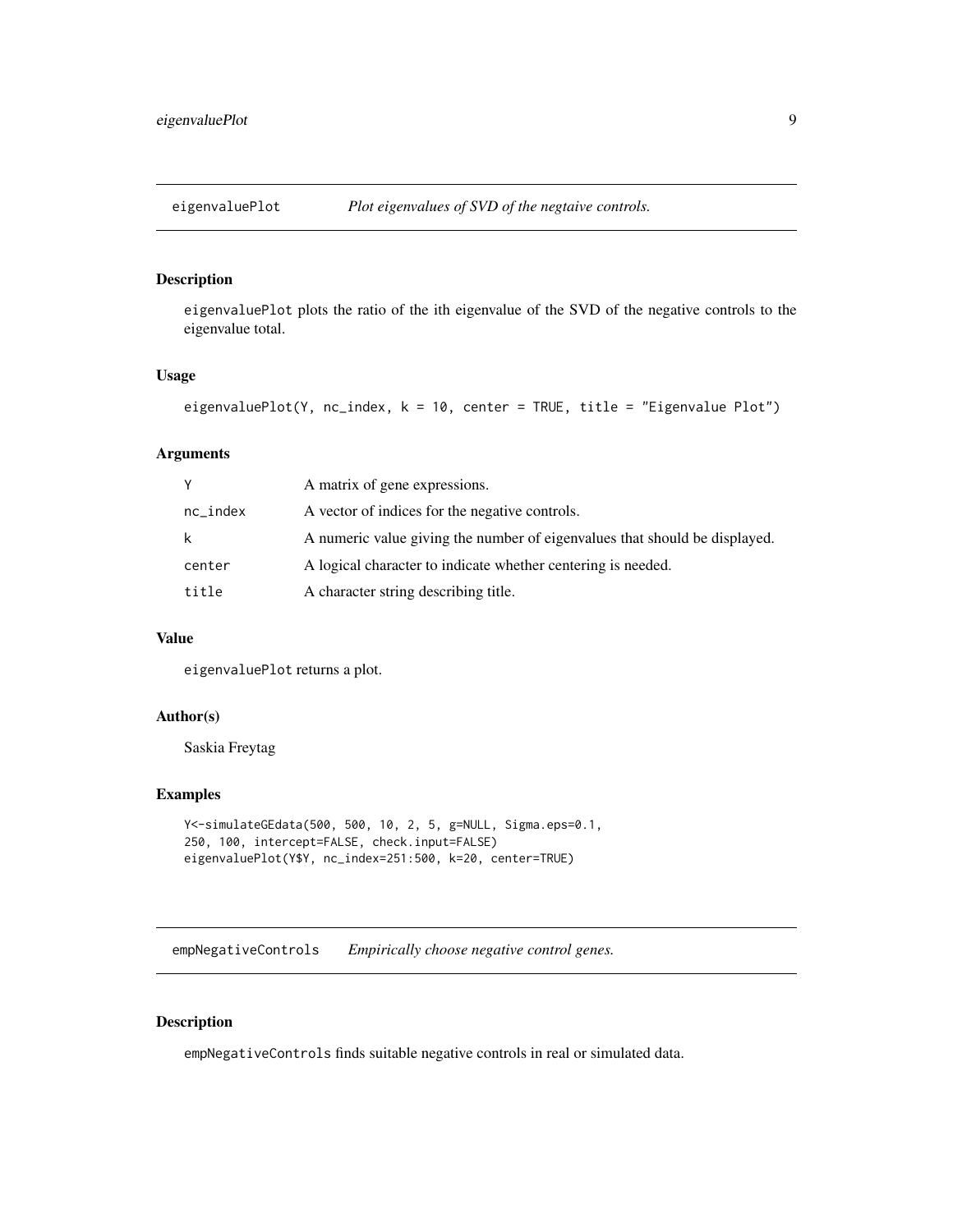#### Usage

```
empNegativeControls(Y, exclude, smoothing = 0.1, nc)
## Default S3 method:
empNegativeControls(Y, exclude, smoothing = 0.1, nc)
## S3 method for class 'simulateGEdata'
empNegativeControls(Y, exclude, smoothing = 0.1, nc)
```
### Arguments

|           | A matrix of gene expression values or an object of the class simulate GE data. |
|-----------|--------------------------------------------------------------------------------|
| exclude   | A vector of indices to be excluded from being chosen as negative controls.     |
| smoothing | A numerical scalar determining the amount of smoothing to be applied.          |
| nc.       | An integer setting the number of negative controls.                            |

#### Details

First the mean of all genes (except the excluded genes) is calculated and genes are accordingly assigned to bins. The bins have the size of the smoothing parameter. In each bin the function picks a number of negative control genes proportional to the total number of genes in the bin. The picked genes in each bin have the lowest inter-quantile ranges of all genes in the respective bin.

### Value

empNegativeControls returns a vector of indicies of empirically chosen negative controls.

### Warning

For simulated data it is advisable to use the known negative controls or restrict the empirical choice to the known negative controls by excluding all other genes.

### Author(s)

Saskia Freytag

```
Y<-simulateGEdata(500, 500, 10, 2, 5, g=NULL, Sigma.eps=0.1,
250, 100, intercept=FALSE, check.input=TRUE)
empNegativeControls(Y, exclude=1:100, nc=100)
```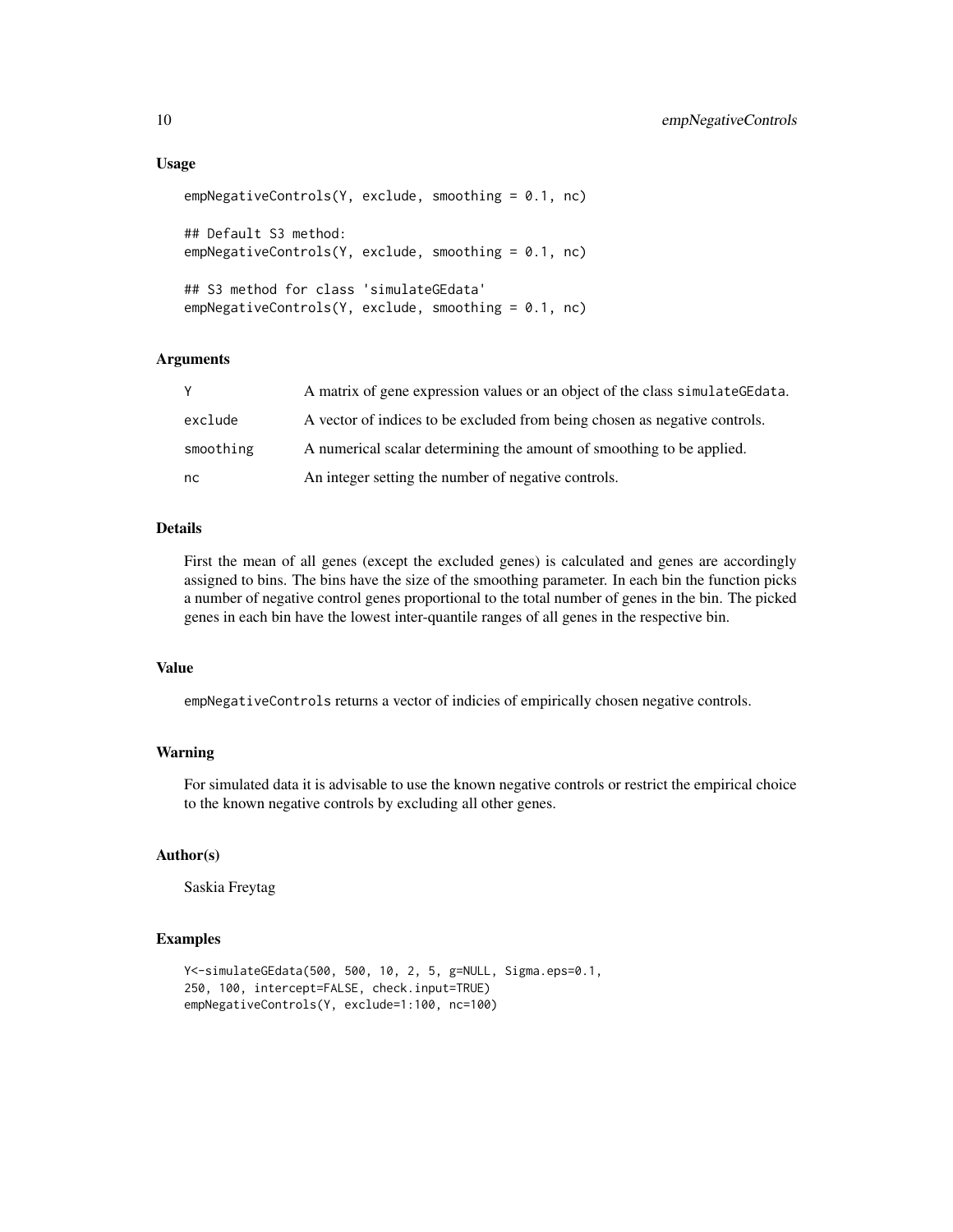<span id="page-10-1"></span><span id="page-10-0"></span>

findWeights returns a list of variances and weights based on the correlation between genes for each level of a factor found in the annotation. This function is typically used to find the weights of each individual in the data set.

#### Usage

findWeights(X, anno, Factor)

#### Arguments

| X      | A matrix of gene expression values.                                          |
|--------|------------------------------------------------------------------------------|
| anno   | A data frame or a matrix containing the annotation of arrays in X.           |
| Factor | A character string corresponding to a column name of anno. For all levels of |
|        | this factor corresponding weights will be calculated.                        |

### Details

Note that because calculations of weights include finding correlations between all genes, this function might take some time. Hence, recalculation of weights is not advisable and should be avoided. However often the inverse variances can be used to calculate new weights. In particlular, when  $W_i$ denotes the weight of the  $i^{th}$  level and  $V_i$  the variance as calculated from the gene-gene correlations:

$$
W_i = \frac{\frac{1}{V_i}}{\sum_{i=1}^n \frac{1}{V_i}}
$$

#### Value

findWeights returns output of the class Weights. An object of class Weights is a list with the following components:

- Weights A list containing the weights of each level of Factor.
- Inv.Sigma A list containing the inverse variances of each level of Factor.

#### Author(s)

Saskia Freytag

```
Y<-simulateGEdata(500, 500, 10, 2, 5, g=NULL, Sigma.eps=0.1,
250, 100, intercept=FALSE, check.input=FALSE)
anno<-as.matrix(sample(1:4, dim(Y$Y)[1], replace=TRUE))
colnames(anno)<-"Factor"
findWeights(Y$Y, anno, "Factor")
```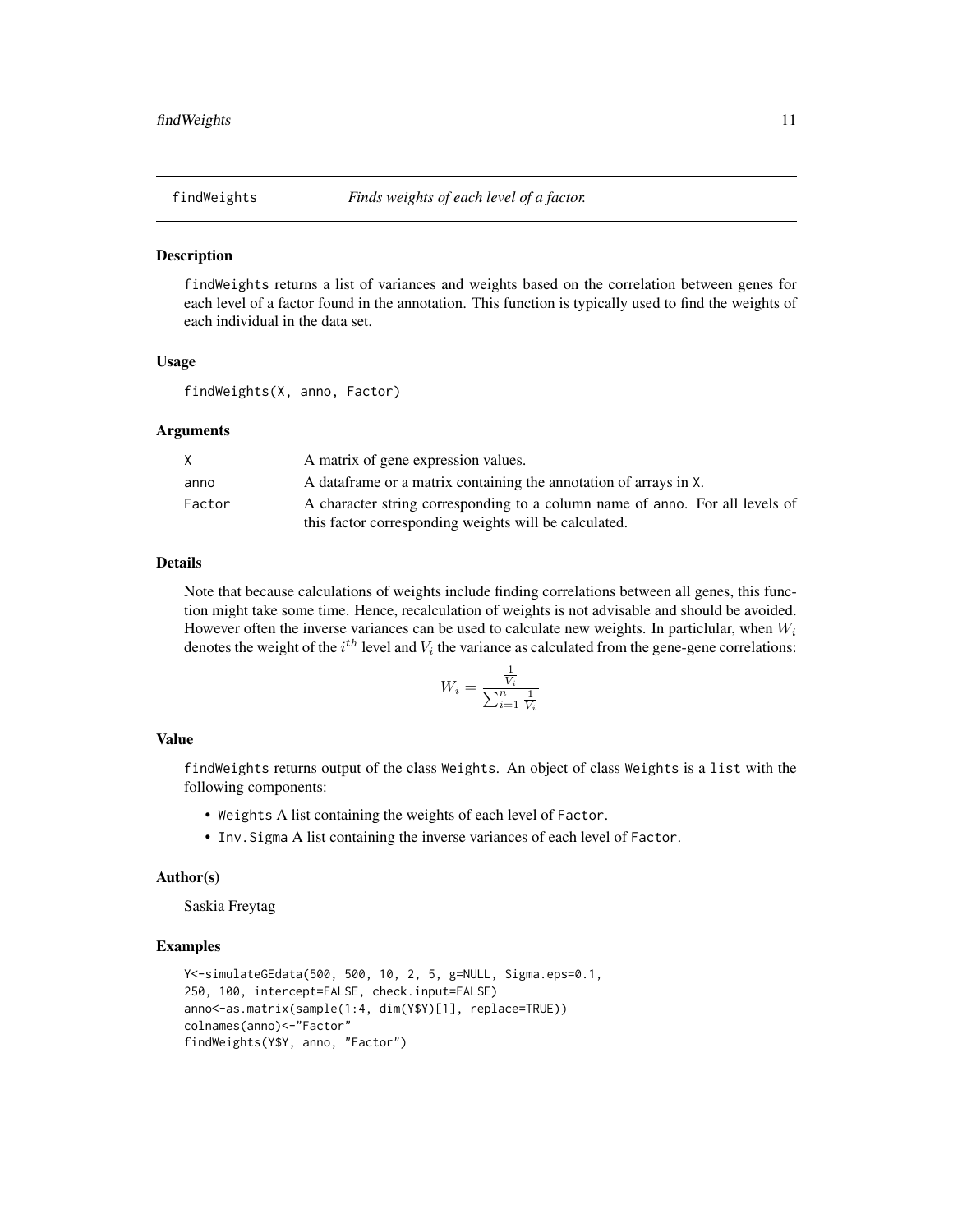<span id="page-11-0"></span>

genePlot plots the means vs. the inter-quantile ranges of the gene expression values of all genes with the possibility to highlight interesting sets of genes.

### Usage

```
genePlot(Y, index = NULL, legend = NULL, col.h = "red", title)
```
### Arguments

| γ      | A matrix of gene expression values or an object of the class simual tegedata.                                             |
|--------|---------------------------------------------------------------------------------------------------------------------------|
| index  | A vector of indices of genes of interest to be displayed in a different color, if<br>index=NULL no genes are highlighted. |
| legend | A character string describing the highlighted genes.                                                                      |
| col.h  | The color of the highlighted genes.                                                                                       |
| title  | A character string describing the title of the plot.                                                                      |

### Value

genePlot returns a plot.

### Author(s)

Saskia Freytag

```
Y<-simulateGEdata(500, 500, 10, 2, 5, g=NULL, Sigma.eps=0.1,
250, 100, intercept=FALSE, check.input=TRUE)
try(dev.off(), silent=TRUE)
par(mar=c(5.1, 4.1, 4.1, 2.1), mgp=c(3, 1, 0), las=0)
genePlot(Y, index=1:100, legend="Expressed genes", title="IQR-Mean Plot")
```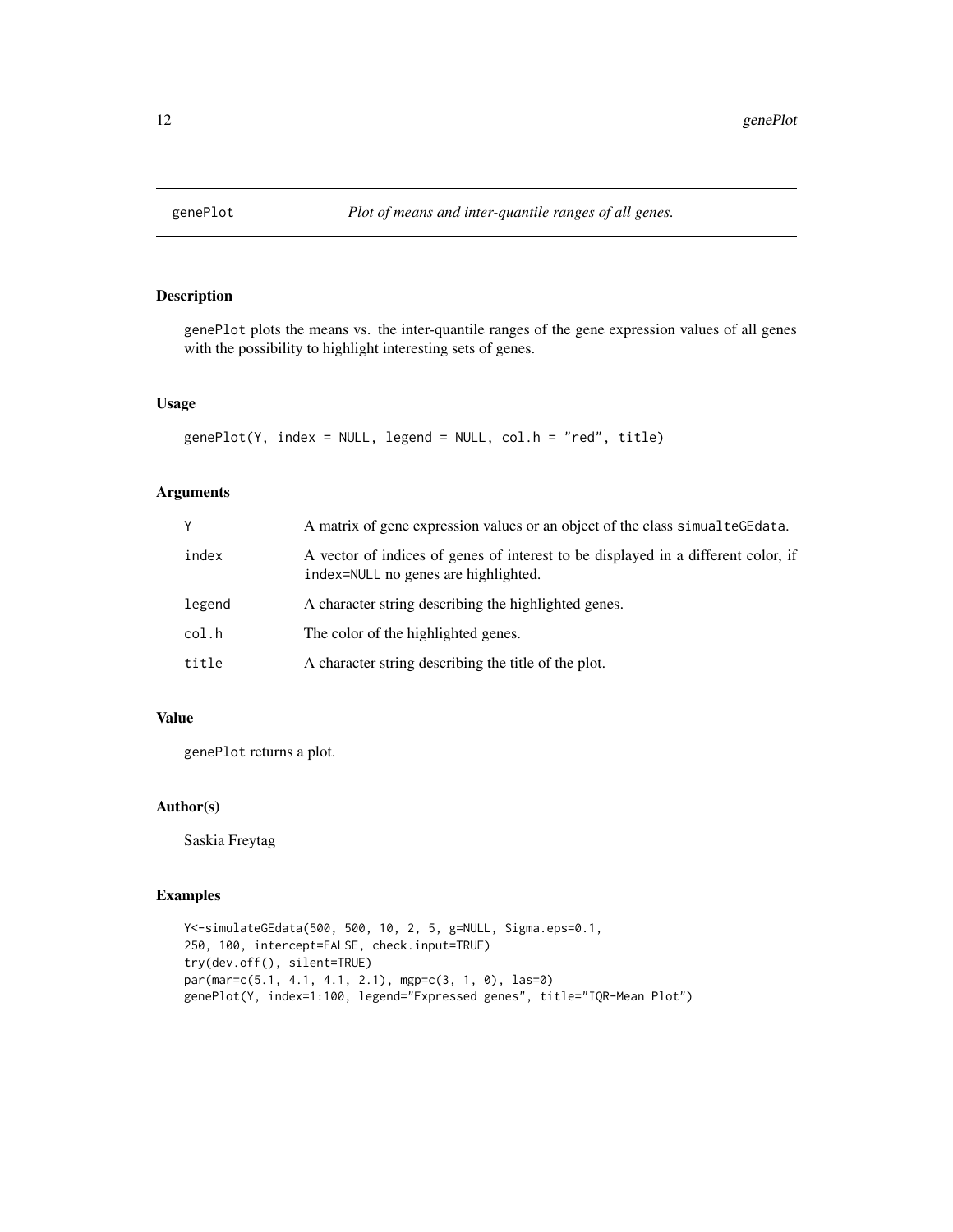<span id="page-12-0"></span>histogramPlot *Plot histogram of correlations.*

## Description

histogramPlot plots histograms of correlation values in expression data and its reference.

### Usage

```
histogramPlot(
 X,
 Y,
 legend,
 breaks = 40,
 title,
 col.X = "red",col.Y = "black",line = NULL
)
```

| X      | A matrix or a list of matrices of estimated gene-gene correlations.                                                                                                                                                                                                                                                                           |
|--------|-----------------------------------------------------------------------------------------------------------------------------------------------------------------------------------------------------------------------------------------------------------------------------------------------------------------------------------------------|
| Y      | A matrix of reference gene-gene correlations (i.e. known underlying correlation<br>structure).                                                                                                                                                                                                                                                |
| legend | A vector of character strings describing the data contained in X and Y.                                                                                                                                                                                                                                                                       |
| breaks | one of:                                                                                                                                                                                                                                                                                                                                       |
|        | • a vector giving the breakpoints between histogram cells,                                                                                                                                                                                                                                                                                    |
|        | • a function to compute the vector of breakpoints,                                                                                                                                                                                                                                                                                            |
|        | • a single number giving the number of cells for the histogram,                                                                                                                                                                                                                                                                               |
|        | • a character string naming an algorithm to compute the number of cells (see<br>'Details'),                                                                                                                                                                                                                                                   |
|        | • a function to compute the number of cells.                                                                                                                                                                                                                                                                                                  |
|        | In the last three cases the number is a suggestion only; as the breakpoints will<br>be set to pretty values, the number is limited to 1e6 (with a warning if it was<br>larger). If breaks is a function, the x vector is supplied to it as the only argument<br>(and the number of breaks is only limited by the amount of available memory). |
| title  | A character string describing title.                                                                                                                                                                                                                                                                                                          |
| col.X  | A vector or character string defining the color/colors associated with the data<br>contained in X.                                                                                                                                                                                                                                            |
| col.Y  | The color associated with the data in Y.                                                                                                                                                                                                                                                                                                      |
| line   | A vector giving the line type.                                                                                                                                                                                                                                                                                                                |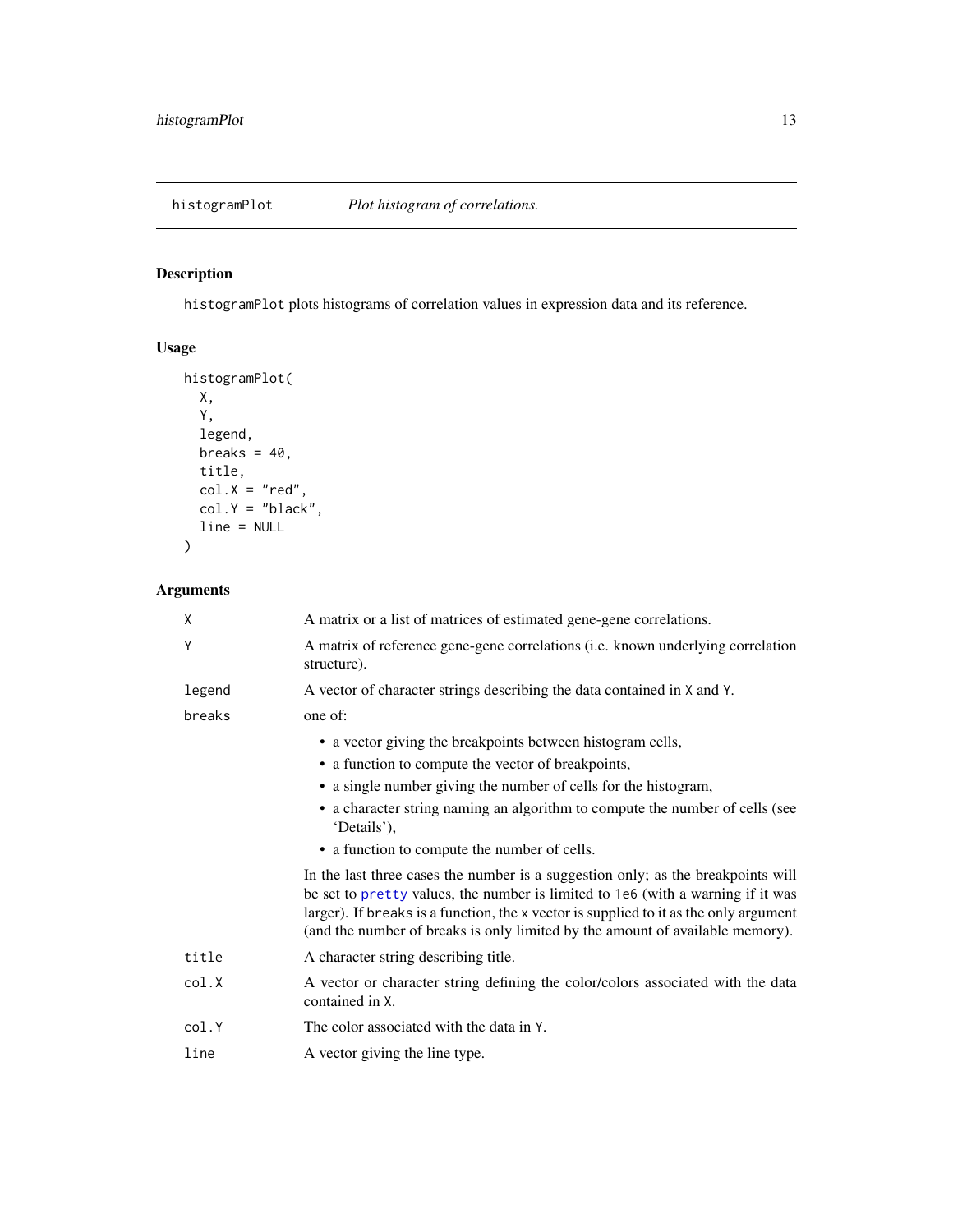### <span id="page-13-0"></span>Details

The default for breaks is "Sturges". Other names for which algorithms are supplied are "Scott" and "FD" / "Freedman-Diaconis" Case is ignored and partial matching is used. Alternatively, a function can be supplied which will compute the intended number of breaks or the actual breakpoints as a function of x.

#### Value

histogramPlot returns a plot.

#### Author(s)

Saskia Freytag

### Examples

```
Y<-simulateGEdata(500, 500, 10, 2, 5, g=NULL, Sigma.eps=0.1,
250, 100, intercept=FALSE, check.input=FALSE)
Y.hat<-RUVNaiveRidge(Y, center=TRUE, nc_index=251:500, 0, 10, check.input=FALSE)
Y.hat.cor<-cor(Y.hat[,1:100])
try(dev.off(), silent=TRUE)
par(mar=c(5.1, 4.1, 4.1, 2.1), mgp=c(3, 1, 0), las=0, mfrow=c(1, 1))
histogramPlot(Y.hat.cor, Y$Sigma[1:100, 1:100], title="Simulated data",
legend=c("RUV", "Truth"))
try(dev.off(), silent=TRUE)
histogramPlot(list(Y.hat.cor, cor(Y$Y[, 1:100])), Y$Sigma[1:100, 1:100],
title="Simulated data", col.Y="black", legend=c("RUV", "Raw", "Truth"))
```
is.optimizeParameters *Checking* optimizeParameters *class.*

### Description

is.optimizeParameters checks if object is of optimizeParameters class.

#### Usage

```
is.optimizeParameters(x)
```
#### Arguments

x An object.

#### Value

is.optimizeParameters returns a logical scalar; TRUE if the object is of the class optimizeParameters.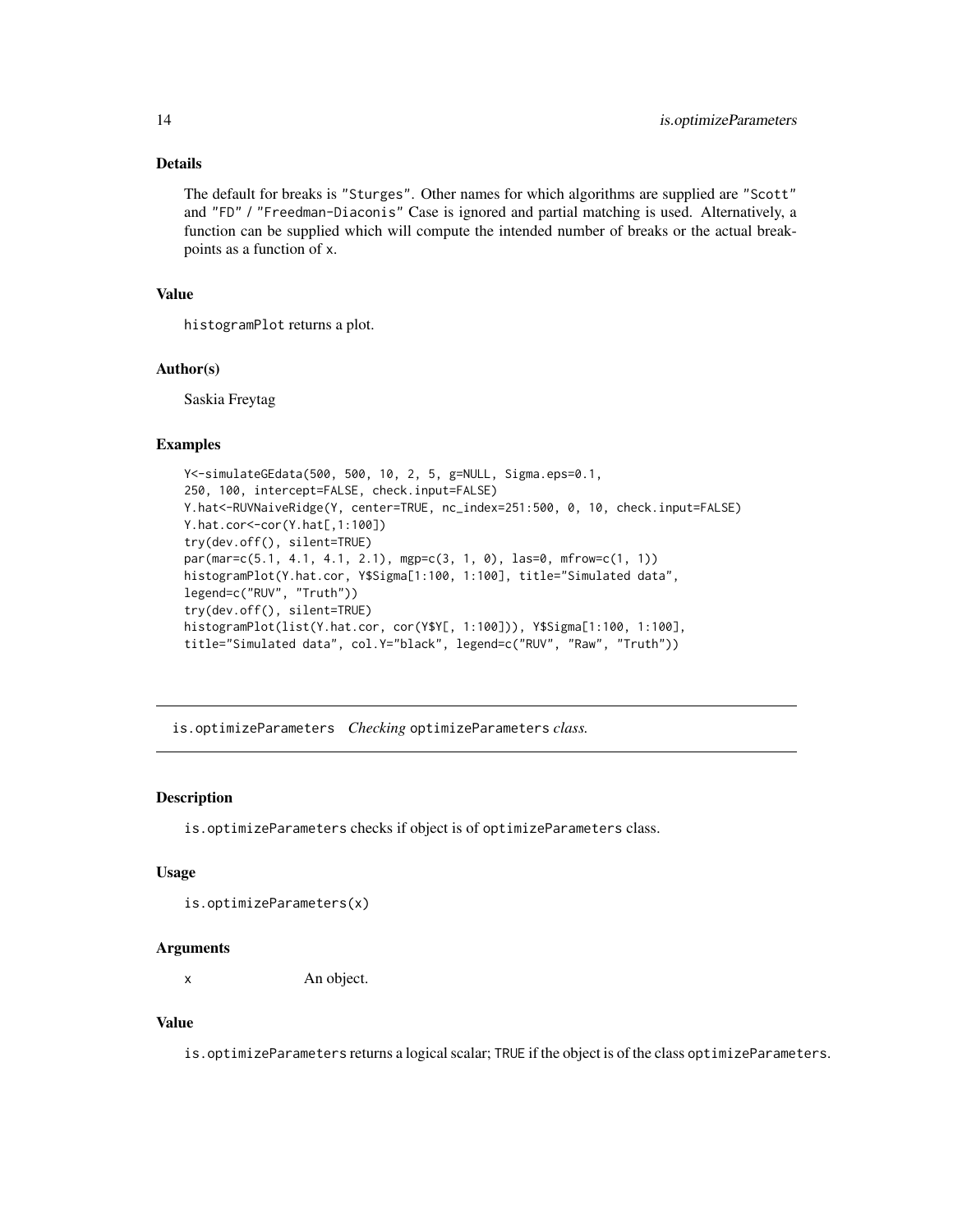### <span id="page-14-0"></span>is.simulateGEdata 15

### Author(s)

Saskia Freytag

#### See Also

[optimizeParameters](#page-16-1)

### Examples

```
Y<-simulateGEdata(500, 500, 10, 2, 5, g=NULL, Sigma.eps=0.1,
250, 100, intercept=FALSE, check.input=FALSE)
opt<-optimizeParameters(Y, kW.hat=c(1,5,10), nu.hat=c(100,1000),
nc_index=251:500, methods=c("fnorm"), cpus=1, parallel=FALSE)
opt
is.optimizeParameters(opt)
```
is.simulateGEdata *Checking* simulateGEdata *class.*

### Description

is.simulateGEdata checks if object is of simulateGEdata class.

#### Usage

is.simulateGEdata(x)

#### Arguments

x An object.

### Value

is.simulateGEdata returns a logical scaler; TRUE if the object is of the class simulateGEdata.

#### Author(s)

Saskia Freytag

#### See Also

[simulateGEdata](#page-27-1)

```
Y<-simulateGEdata(500, 500, 10, 2, 5, g=NULL, Sigma.eps=0.1,
250, 100, intercept=TRUE, check.input=TRUE)
is.simulateGEdata(Y)
```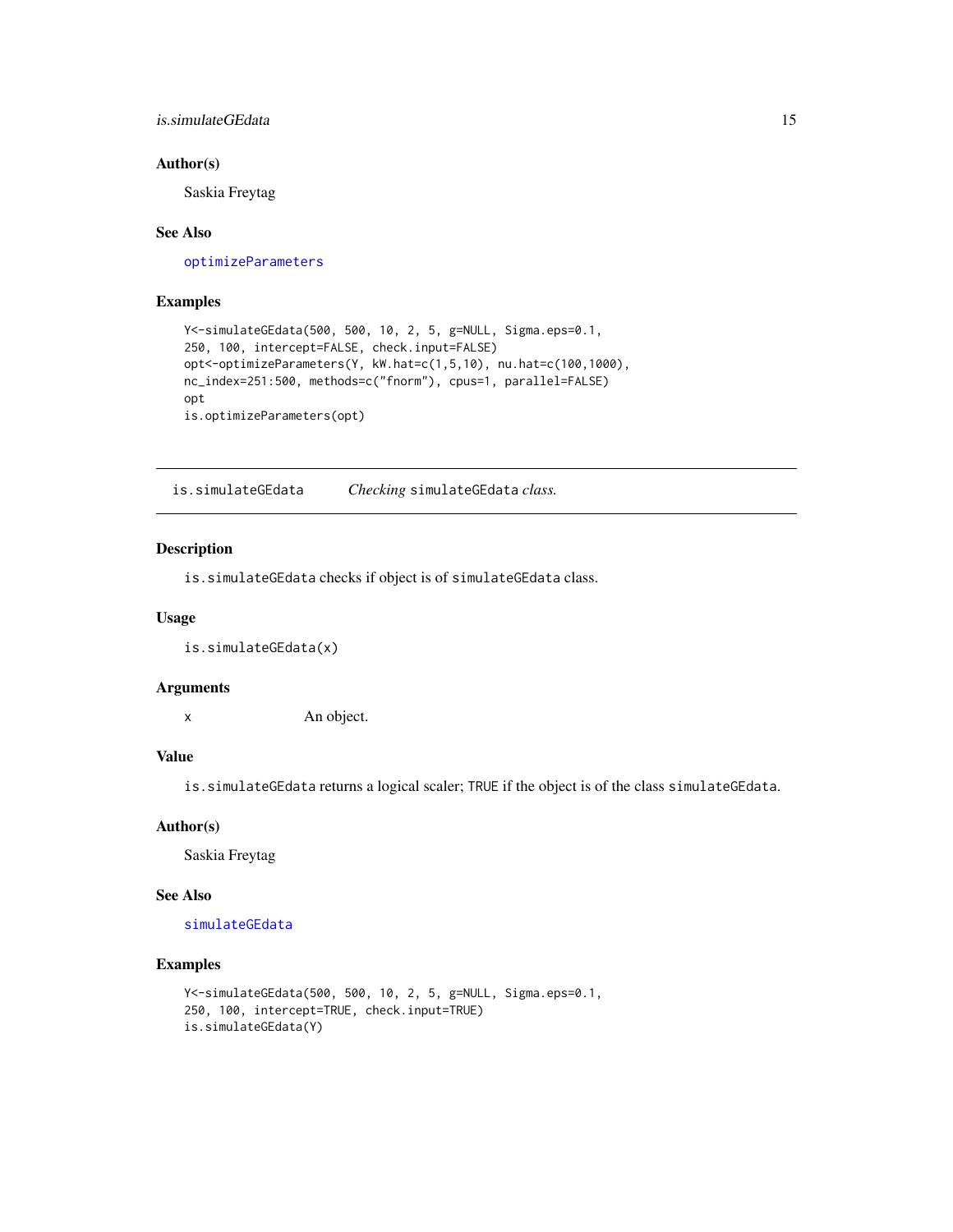<span id="page-15-0"></span>

is.Threshold checks if object is of Threshold class.

### Usage

is.Threshold(x)

#### Arguments

x An object.

### Value

is.Threshold returns a logical scalar; TRUE if the object is of the class Threshold.

### Author(s)

Saskia Freytag

### See Also

[calculateThreshold](#page-3-1)

is.Weights *Checking* Weights *class.*

### Description

is.Weights checks if object is of Weights class.

#### Usage

is.Weights(x)

### Arguments

x An object.

### Value

is.Weights returns a logical scaler; TRUE if the object is of the class Weights.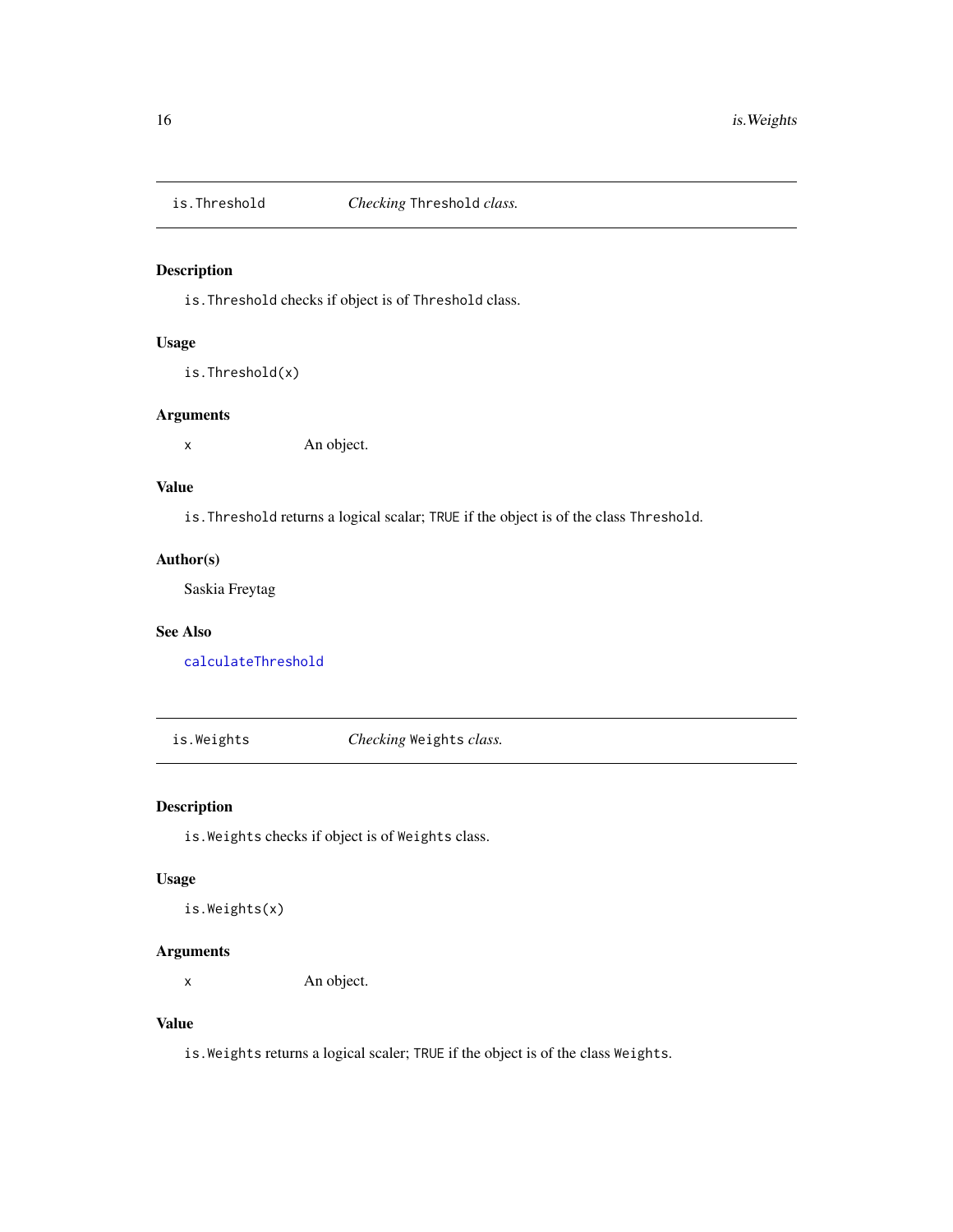### <span id="page-16-0"></span>optimizeParameters 17

#### Author(s)

Saskia Freytag

#### See Also

[findWeights](#page-10-1)

<span id="page-16-1"></span>optimizeParameters *Optimize parameters of removal of unwanted variation.*

#### Description

optimizeParameters returns the optimal parameters to be used in the removal of unwanted variation procedure when using simulated data.

#### Usage

```
optimizeParameters(
  Y,
 kw.hat = seq(5, 25, 5),nu.hat = c(0, 10, 100, 1000, 10000),
 nc_index,
 methods = c("all", "fnorm", "wrong.sign"),
  cpus = 1,
 parallel = FALSE,
  check.input = FALSE
)
```
#### Arguments

|             | An object of the class simualteGEdata.                                                                                                                                                                                      |
|-------------|-----------------------------------------------------------------------------------------------------------------------------------------------------------------------------------------------------------------------------|
| kW.hat      | A vector of integers for kW in RUVNaiveRidge.                                                                                                                                                                               |
| nu.hat      | A vector of values for nu in RUVNaive Ridge.                                                                                                                                                                                |
| nc_index    | A vector of indices of the negative controls used in RUVNaive Ridge.                                                                                                                                                        |
| methods     | The method used for quality assessment; if method="fnorm" the squared Frobe-<br>nius norm is used; if method="wrong.sign" the percentage of wrongly esti-<br>mated signs is calculated if method="all" both are calculated. |
| cpus        | A number specifiying how many workers to use for parallel computing.                                                                                                                                                        |
| parallel    | Logical: if TRUE parallel computing is used.                                                                                                                                                                                |
| check.input | Logical; if TRUE all input is checked; not advisable for large simulations.                                                                                                                                                 |

### Details

The simulated data is cleaned using removal of unwanted variation with all combinations of the input parameters. The quality of each cleaning is judged by the Frobenius Norm of the correlation as estimated from the cleaned data and the known data or the percentage of correlations with estimated to have the wrong sign.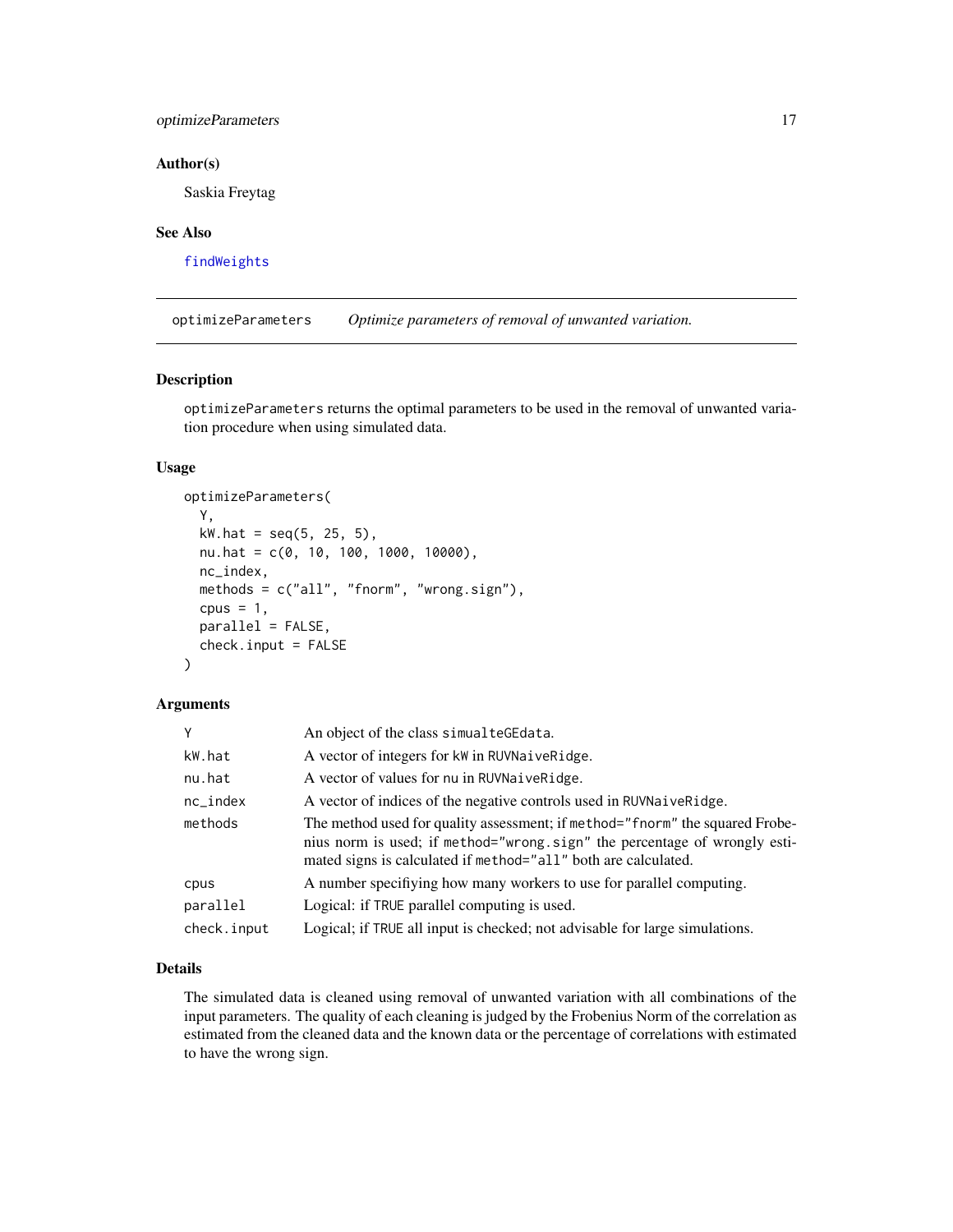<span id="page-17-0"></span>optimizeParameters returns output of the class optimizeParameters. An object of class optimizeParameters is a list containing the following components:

All.results A matrix of output of the quality assessment for all combinations of input parameters.

Compare.raw A vector of the quality assessment for the uncorrected data.

Optimal.parameter A matrix or a vector giving the optimal parameter combination.

#### Author(s)

Saskia Freytag

### See Also

[assessQuality](#page-1-1), [RUVNaiveRidge](#page-26-1), [funcPara](#page-0-0)

#### Examples

```
Y<-simulateGEdata(500, 500, 10, 2, 5, g=NULL, Sigma.eps=0.1,
250, 100, intercept=FALSE, check.input=FALSE)
opt<-optimizeParameters(Y, kW.hat=c(1,5,10), nu.hat=c(100,1000), nc_index=251:500,
methods=c("fnorm"), cpus=1, parallel=FALSE, check.input=TRUE)
opt
```
PCAPlot *Plot principle component analysis for gene expression data.*

### Description

PCAPlot generates principle component plots for with the possibility to color arrays according to a known factor.

#### Usage

```
PCAPlot(
  Y,
  comp = c(1, 2),anno = NULL,Factor = NULL,
  numeric = FALSE,
  new.legend = NULL,
  title
)
```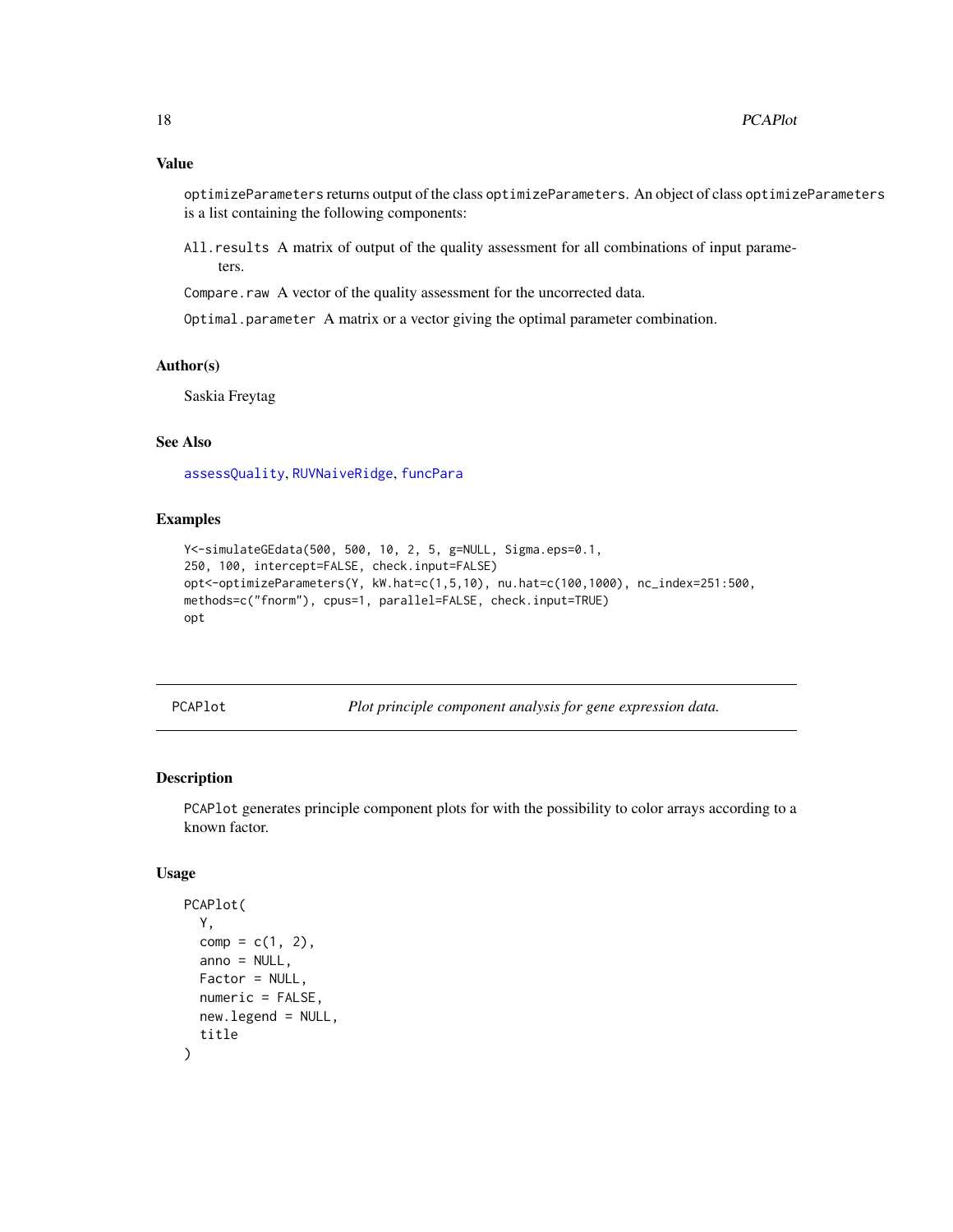### <span id="page-18-0"></span>Arguments

| Y          | A matrix of gene expression values or an object of class promp.                         |
|------------|-----------------------------------------------------------------------------------------|
| comp       | A vector of length 2 specifying which principle components to be used.                  |
| anno       | A data frame or a matrix containing the annotation of the arrays.                       |
| Factor     | A character string describing the column name of anno used for coloring.                |
| numeric    | A logical scalar indicating whether Factor is numerical.                                |
| new.legend | A vector describing the names used for labelling; if NULL labels in Factor are<br>used. |
| title      | A character string giving the title.                                                    |

### Value

PCAPlot returns a plot.

#### Author(s)

Saskia Freytag

### See Also

[prcomp](#page-0-0)

### Examples

```
Y<-simulateGEdata(500, 500, 10, 2, 5, g=NULL, Sigma.eps=0.1,
250, 100, intercept=FALSE, check.input=FALSE)
PCAPlot(Y$Y, title="")
```

```
## Create random annotation file
anno<-as.matrix(sample(1:4, dim(Y$Y)[1], replace=TRUE))
colnames(anno)<-"Factor"
try(dev.off(), silent=TRUE)
par(mar=c(5.1, 4.1, 4.1, 2.1), mgp=c(3, 1, 0), las=0, mfrow=c(1, 1))
PCAPlot(Y$Y, anno=anno, Factor="Factor", numeric=TRUE, title="")
```
plot.optimizeParameters

*Plots an object of class* optimizeParameters*.*

### Description

plot.optimizeParameters generates a heatmap of the quality assessment values stored in the object of class optimizeParameters .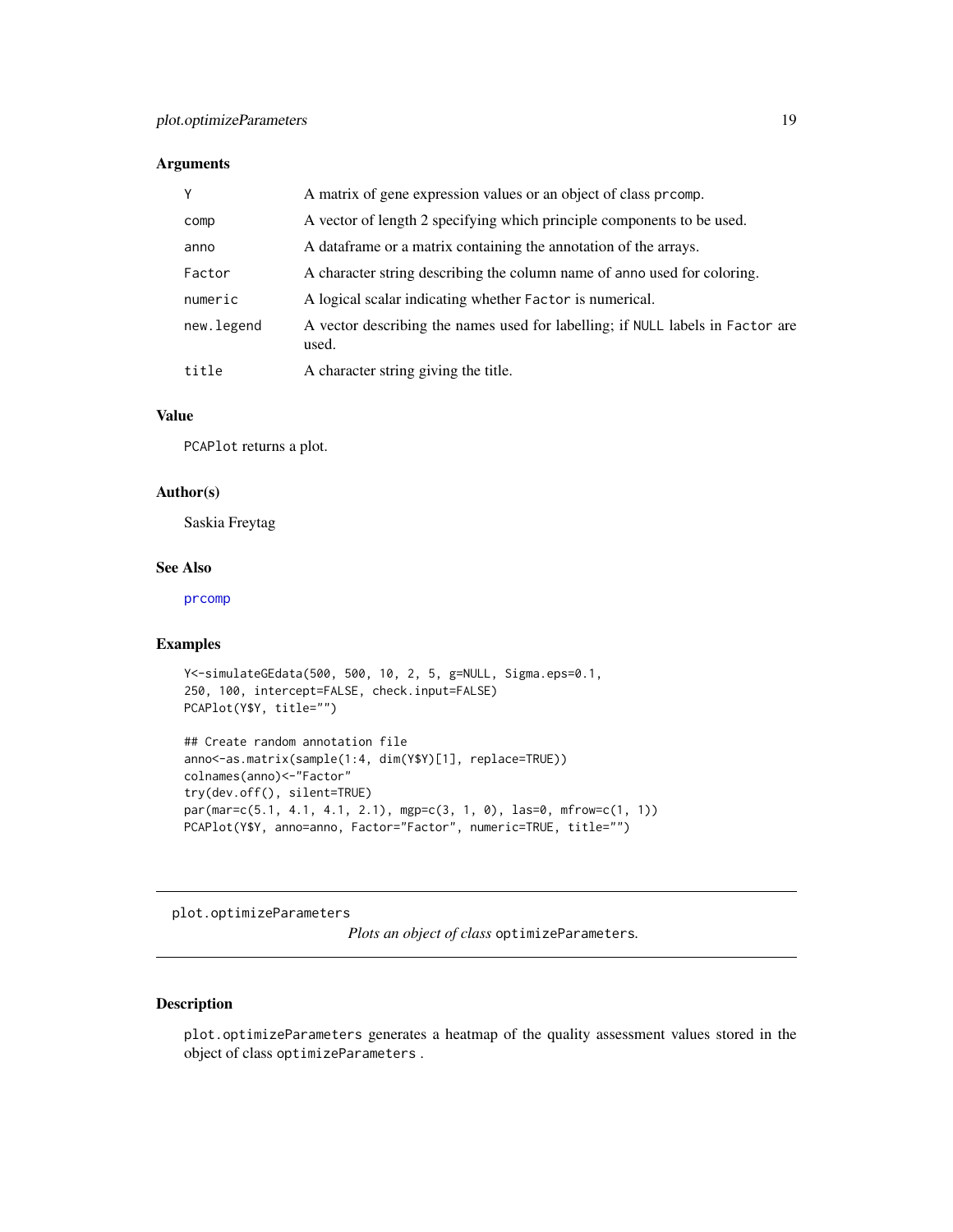### Usage

```
## S3 method for class 'optimizeParameters'
plot(
  x,
 main = colnames(opt$All.results)[seq(3, dim(opt$All.results)[2], 1)],
  ...
\mathcal{L}
```
#### Arguments

| X    | An object of the class optimize Parameters.        |
|------|----------------------------------------------------|
| main | A character string describing title of plot.       |
| .    | Further arguments passed to or from other methods. |

### Details

The black point in the heatmap denotes the optimal parameter combination.

#### Value

plot.optimizeParameters returns a plot.

### Author(s)

Saskia Freytag

### See Also

[optimizeParameters](#page-16-1)

```
Y<-simulateGEdata(500, 500, 10, 2, 5, g=2, Sigma.eps=0.1,
250, 100, intercept=FALSE, check.input=FALSE)
opt<-optimizeParameters(Y, kW.hat=c(1,5,10), nu.hat=c(100,100000),
nc_index=seq(251,500,1), methods=c("fnorm"), cpus=1, parallel=FALSE)
try(dev.off(), silent=TRUE)
plot(opt, main="Heatmap Plot")
```
<span id="page-19-0"></span>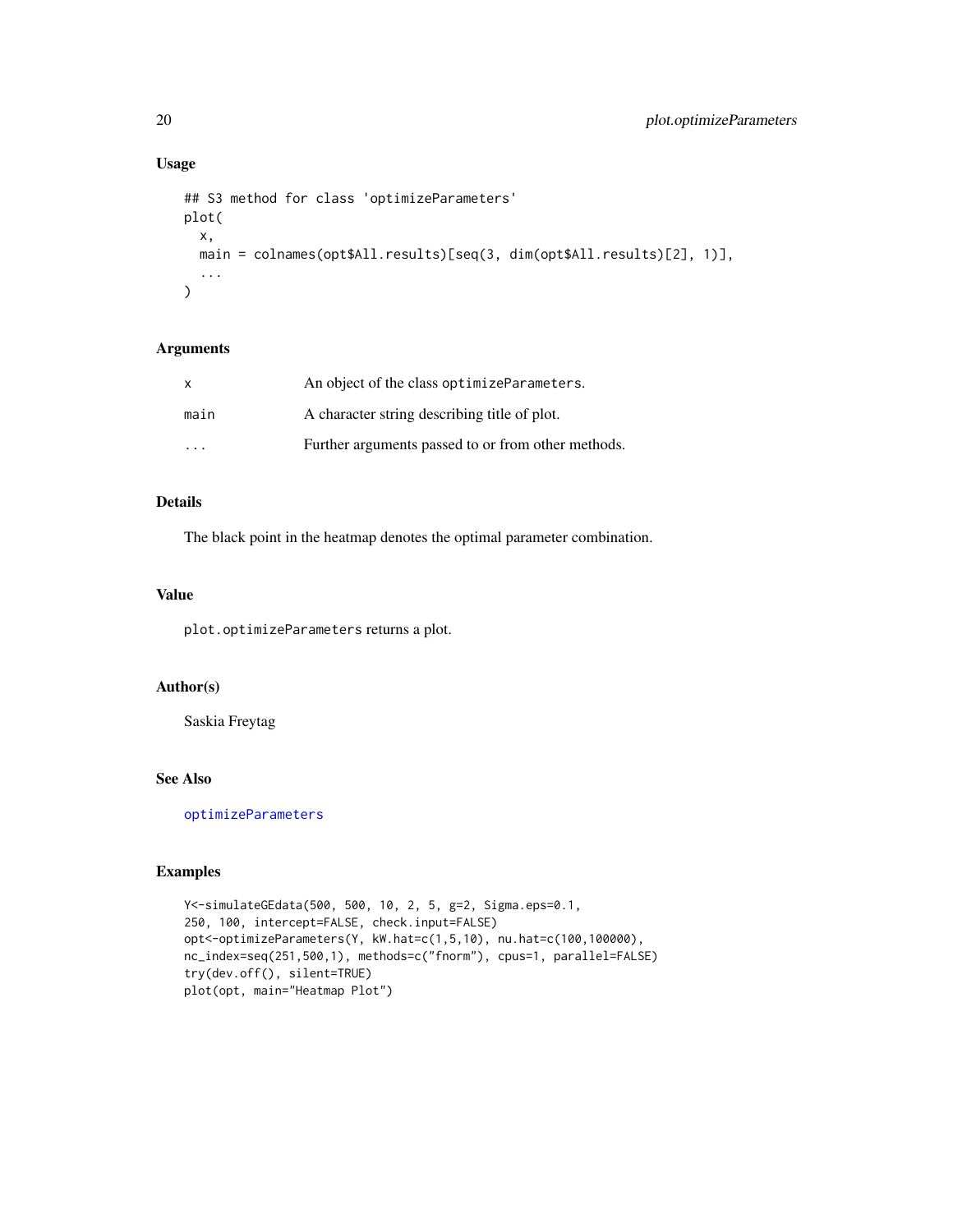<span id="page-20-0"></span>

plotDesign returns a plot with different color strips representing different factors relating to the study design. genes.

### Usage

```
plotDesign(anno, Factors, anno.names = Factors, orderby = NULL)
```
### Arguments

| anno       | A data frame or matrix containing the annotation of the study.                        |
|------------|---------------------------------------------------------------------------------------|
| Factors    | A vector of factors that should be plotted.                                           |
| anno.names | A vector containing the names, the default Factors.                                   |
| orderby    | A character describing an element in Factor by which the data should be or-<br>dered. |

### Value

plotDesign returns a plot.

### Author(s)

Saskia Freytag

```
library(bladderbatch)
data(bladderdata)
expr.meta <- pData(bladderEset)
plotDesign(expr.meta, c("cancer", "outcome", "batch"),
c("Diagnosis", "Outcome", "Batch"), orderby="batch")
```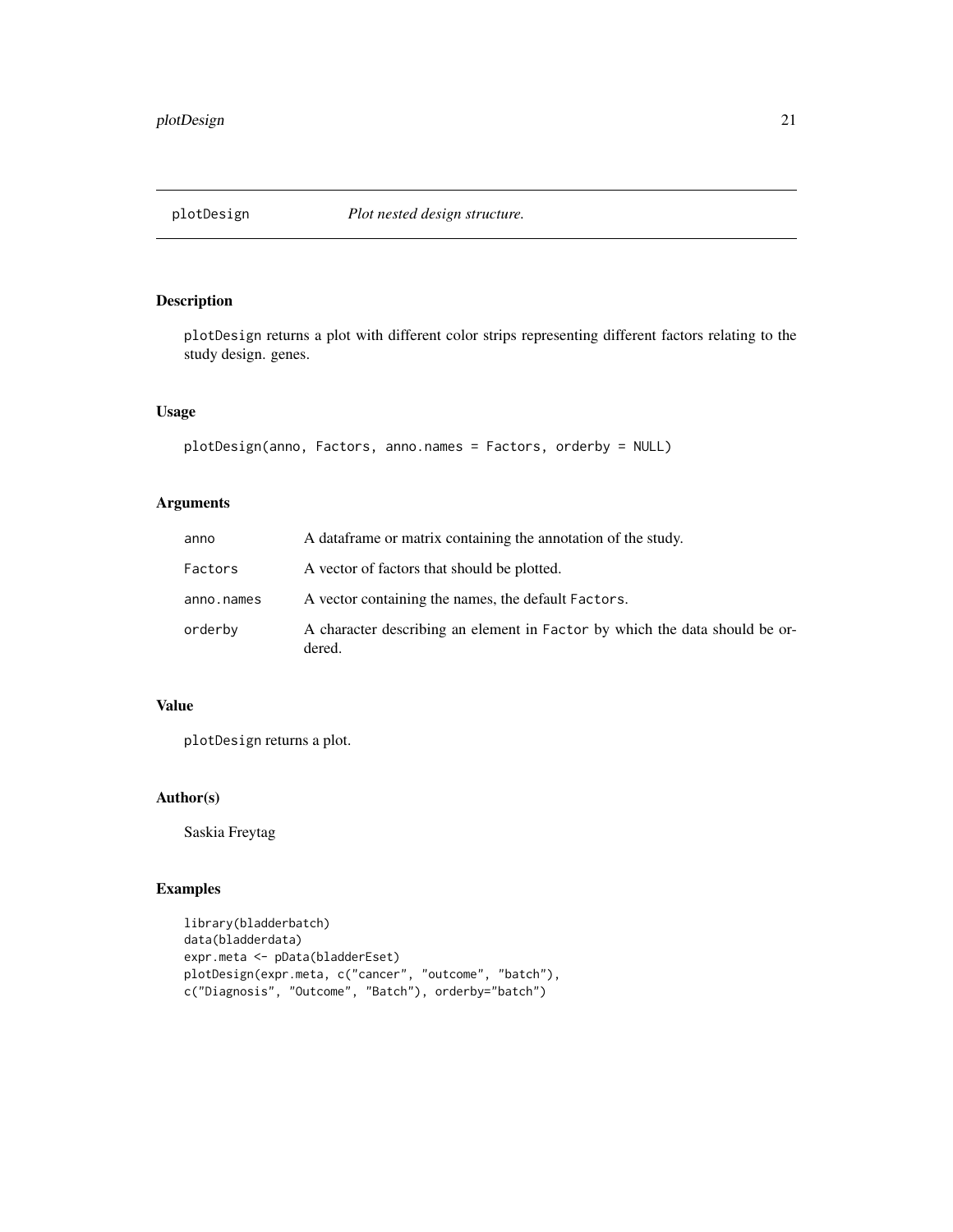<span id="page-21-0"></span>

plotThreshold plots the objects of class Threshold.

#### Usage

plotThreshold(x, main = "", legend, col =  $NULL$ , ...)

### Arguments

| $\mathsf{x}$ | An object of class Threshold or a list of objects of class Threshold.                                              |
|--------------|--------------------------------------------------------------------------------------------------------------------|
| main         | A character string describing the title of the plot.                                                               |
| legend       | A vector of character strings decribing the different Threshold objects in x;<br>only applicable when x is a list. |
| col          | A vector giving the colors, if NULL colors are generated automatically.                                            |
| $\ddotsc$    | Further arguments passed to or from other methods.                                                                 |

### Value

plotThreshold returns a plot.

### Author(s)

Saskia Freytag

### See Also

[calculateThreshold](#page-3-1)

```
Y<-simulateGEdata(500, 500, 10, 2, 5, g=NULL, Sigma.eps=0.1,
250, 100, intercept=FALSE, check.input=FALSE)
anno<-as.matrix(sample(1:4, dim(Y$Y)[1], replace=TRUE))
colnames(anno)<-"Factor"
weights<-findWeights(Y$Y, anno, "Factor")
Thresh<-calculateThreshold(Y$Y, exclude=1:100, index.ref=1:10,
Weights=weights, anno=anno, Factor="Factor")
plotThreshold(Thresh)
```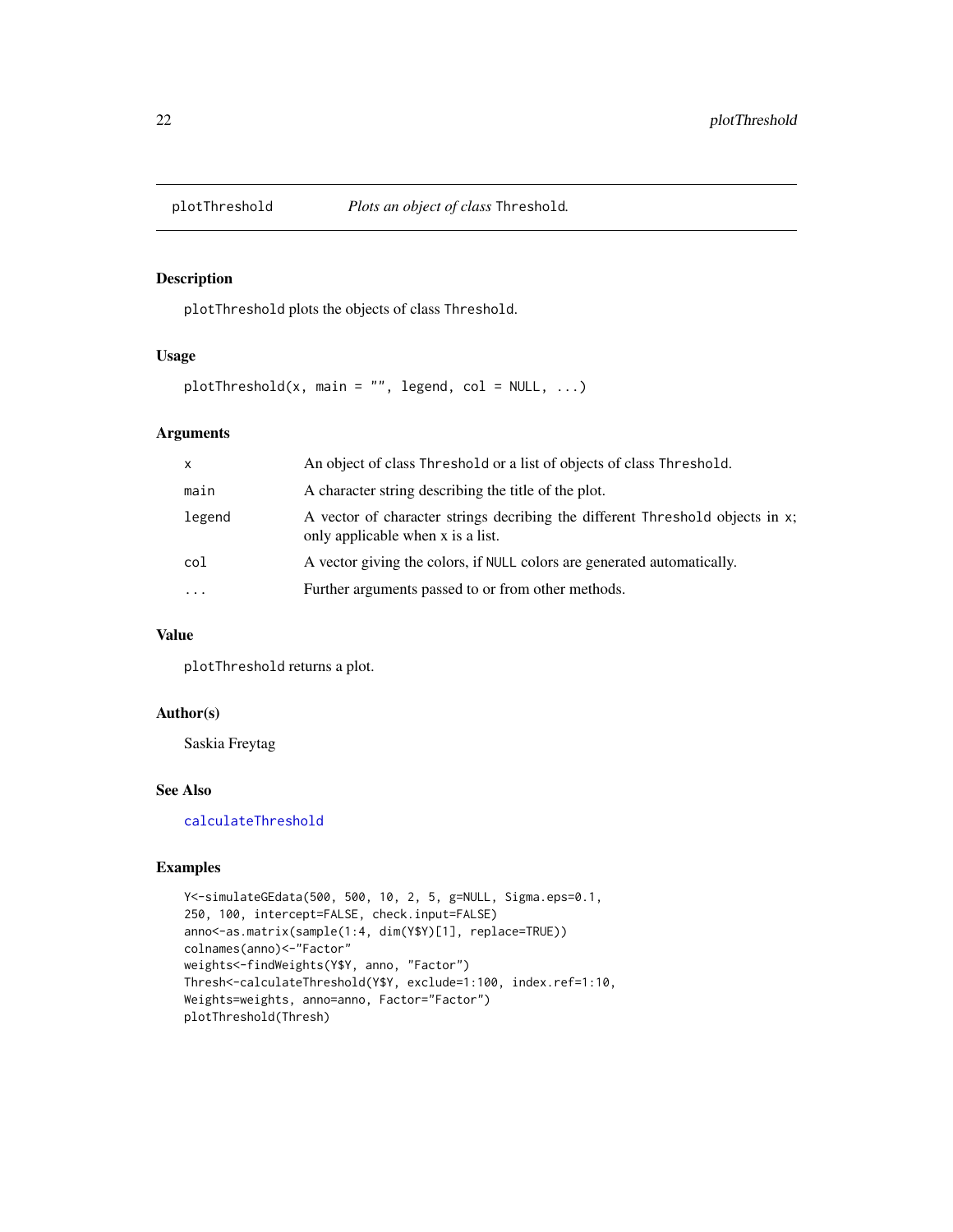<span id="page-22-0"></span>print.simulateGEdata *Print an object of class* simualteGEdata*.*

### Description

print.simualteGEdata is the print generic for object so f the class simulateGEdata.

#### Usage

```
## S3 method for class 'simulateGEdata'
print(x, \ldots)
```
### Arguments

|         | An object of the class simulate GE data.           |
|---------|----------------------------------------------------|
| $\cdot$ | Further arguments passed to or from other methods. |

### Value

print.simualteGEdata returns the information about simulation and the first 5 rows and 5 columns of all matrices.

#### Author(s)

Saskia Freytag

#### See Also

[simulateGEdata](#page-27-1)

```
Y<-simulateGEdata(500, 500, 10, 2, 5, g=NULL, Sigma.eps=0.1,
250, 100, intercept=TRUE, check.input=FALSE)
Y
```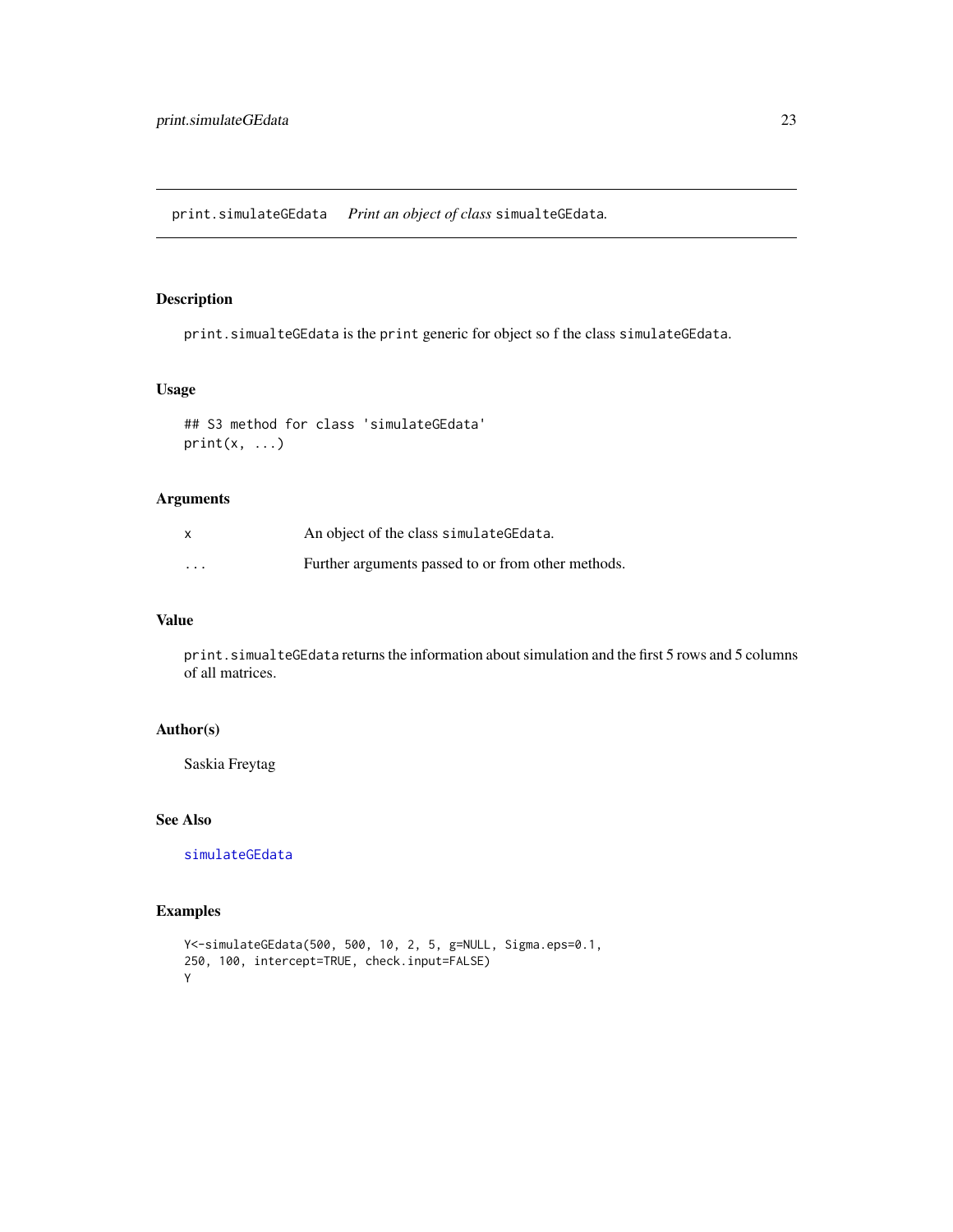<span id="page-23-0"></span>

prioritise returns a set of genes from a candidate set of genes that are correlated above a provided threshold with at least one of the provided reference genes.

#### Usage

prioritise(X, ref\_index, cand\_index, anno, Factor, Weights, threshold)

#### Arguments

| X          | A matrix of gene expression values.                                                                             |
|------------|-----------------------------------------------------------------------------------------------------------------|
| ref_index  | A vector of indices of reference genes.                                                                         |
| cand_index | A vector of indices of candidate genes.                                                                         |
| anno       | A data frame or a matrix containing the annotation of arrays in X.                                              |
| Factor     | A character string corresponding to a column name of anno; this should be the<br>same used to generate Weights. |
| Weights    | An object of class Weights or a list of weights. If NULL the unweighted correla-<br>tion is used.               |
| threshold  | A value in the range $[0, 1]$ .                                                                                 |

### Value

prioritise returns a matrix with three columns. The first column gives the names of the genes that were prioiritised, while the second column gives the number of correlations above the threshold for the gene in question. The columns gives the sum of the absolute value of all correlations with reference genes above the threshold.

### Author(s)

Saskia Freytag

```
Y<-simulateGEdata(500, 500, 10, 2, 5, g=NULL, Sigma.eps=0.1,
250, 100, intercept=FALSE, check.input=TRUE)
colnames(Y$Y)<-1:dim(Y$Y)[2]
anno<-as.matrix(sample(1:5, dim(Y$Y)[1], replace=TRUE))
colnames(anno)<-"Factor"
weights<-findWeights(Y$Y, anno, "Factor")
prioritise(Y$Y, 1:10, 51:150, anno, "Factor", weights, 0.6)
```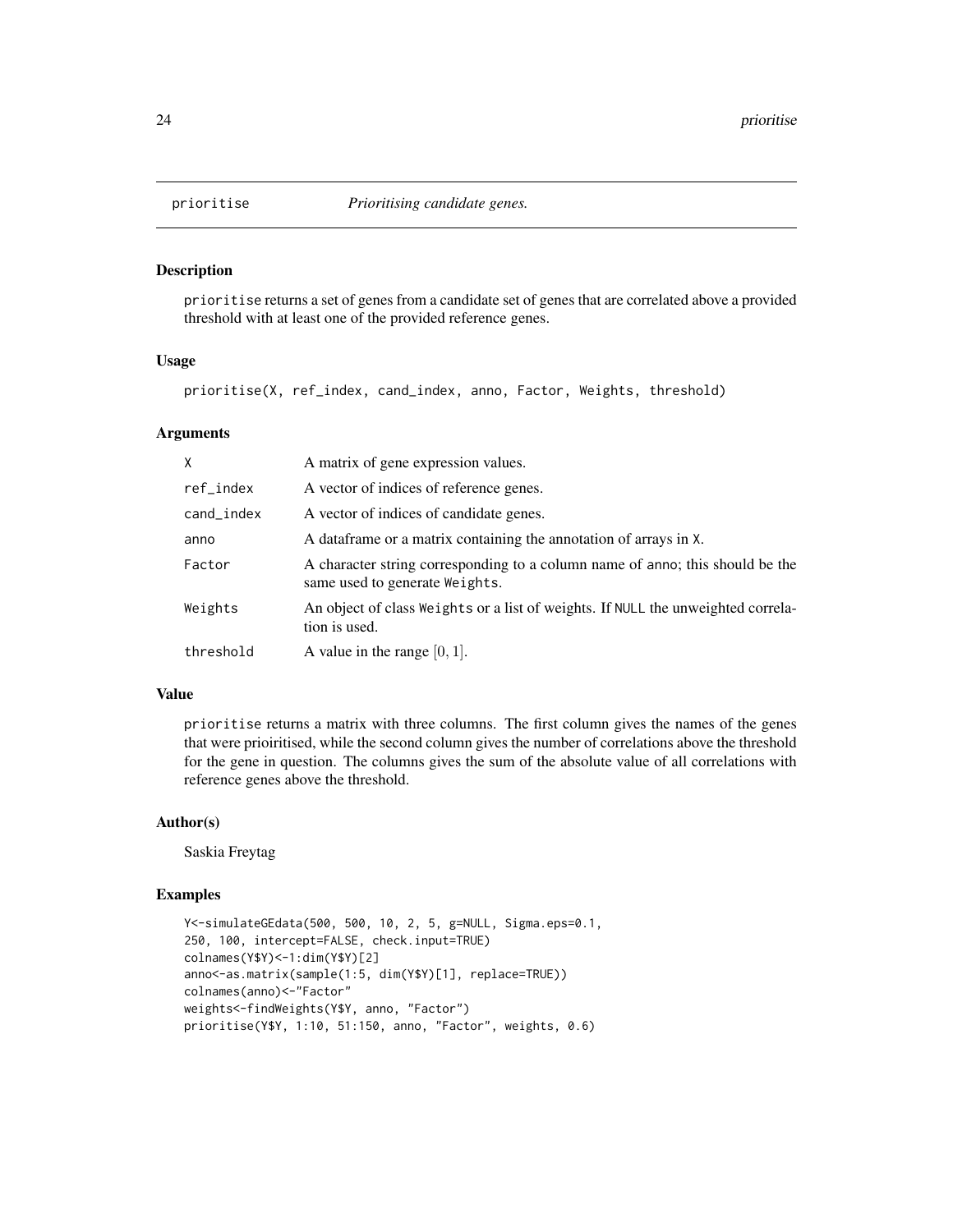<span id="page-24-0"></span>

RLEPlot generates three different types of relative log expression plots for high-dimensional data.

### Usage

```
RLEPlot(
 X,
 Y,
 center = TRUE,
 name,
 title,
 method = c("IQR.points", "IQR.boxplots", "minmax"),
 anno = NULL,Factor = NULL,
 numeric = FALSE,new.legend = NULL,
 outlier = FALSE
\mathcal{L}
```

| X          | A matrix of gene expression values.                                                                                                                               |
|------------|-------------------------------------------------------------------------------------------------------------------------------------------------------------------|
| Y          | A matrix of gene expression values.                                                                                                                               |
| center     | A logical scalar; TRUE if centering should be applied.                                                                                                            |
| name       | A vector of characters describing the data contained in X and Y.                                                                                                  |
| title      | A character string describing the title of the plot.                                                                                                              |
| method     | The type of RLE plot to be displayed; possible inputs are "IQR. points", "IQR. boxplots"<br>and "minmax" (for information see details).                           |
| anno       | A data frame or a matrix containing the annotation of arrays in X and Y (only ap-<br>plicable for method="IQR.points"); if anno=NULL data points are not colored. |
| Factor     | A character string corresponding to a column name of anno to be used for col-<br>oring.                                                                           |
| numeric    | A logical scalar indicating whether Factor is numerical.                                                                                                          |
| new.legend | A vector describing the names used for labelling; if NULL labels in Factor are<br>used.                                                                           |
| outlier    | A logical indicating whether outliers should be plotted; only applicable when<br>method="minmax".                                                                 |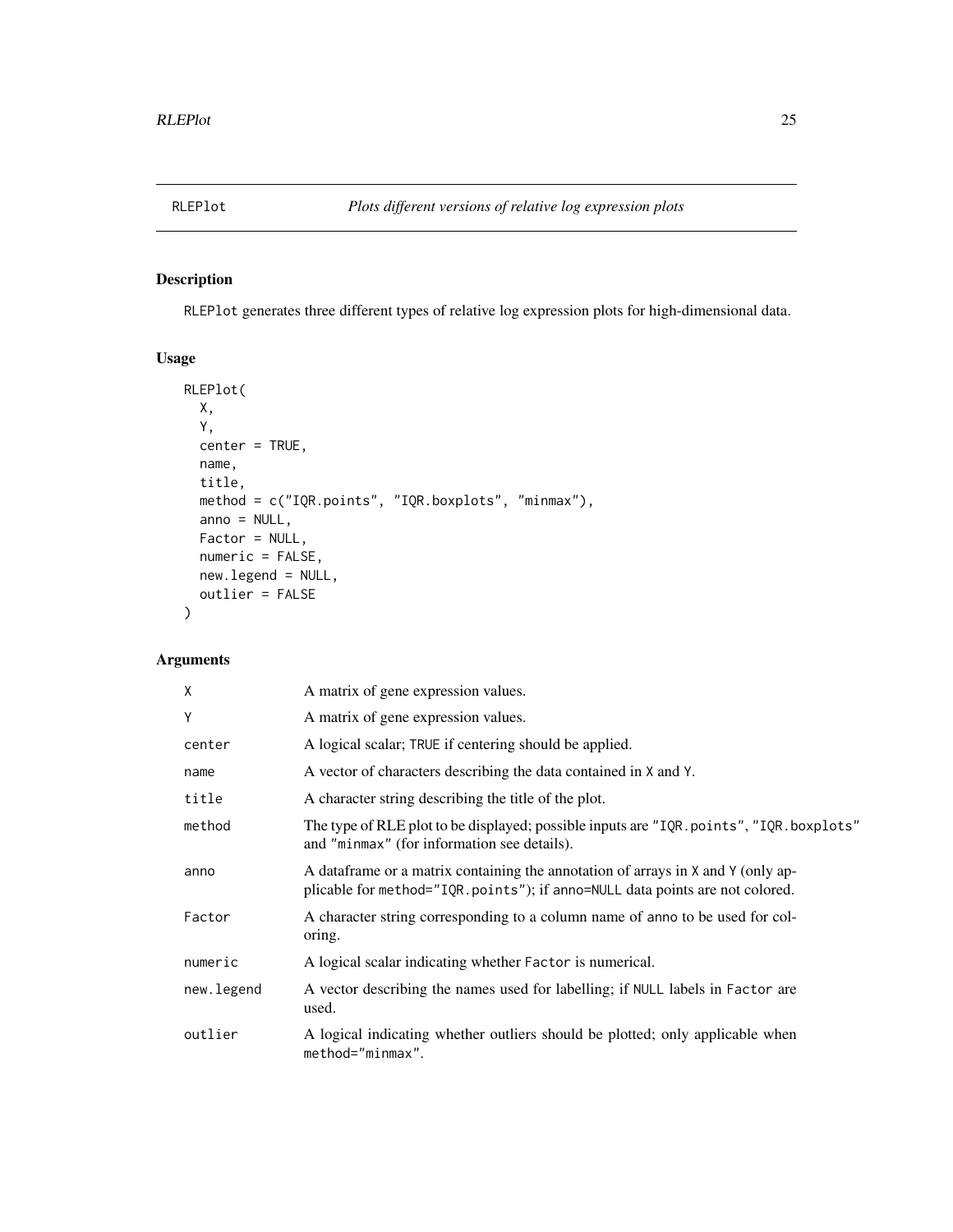<span id="page-25-0"></span>There are three different RLE plots that can be generated using RLEPlot:

"IQR.points" Median expression vs. inter-quantile range of every array.

"IQR.boxplots" Boxplots of the 25% and 75% quantile of all arrays.

"Minmax" Ordinary RLE plots for the 5 arrays with the smallest and largest inter-quantile ranges.

Note that normal RLE plots are not supplied as they are not very suitable for high-dimensional data.

#### Value

RLEPlot returns a plot.

### Author(s)

Saskia Freytag, Terry Speed

#### Examples

```
Y<-simulateGEdata(500, 500, 10, 2, 5, g=NULL, Sigma.eps=0.1,
250, 100, intercept=FALSE, check.input=FALSE)
Y.hat<-RUVNaiveRidge(Y, center=TRUE, nc_index=251:500, 0, 10, check.input=TRUE)
try(dev.off(), silent=TRUE)
par(mar=c(5.1, 4.1, 4.1, 2.1), mgp=c(3, 1, 0), las=0)
RLEPlot(Y$Y, Y.hat, name=c("Raw", "RUV"), title="", method="IQR.points")
try(dev.off(), silent=TRUE)
par(mfrow=c(1, 1))RLEPlot(Y$Y, Y.hat, name=c("Raw", "RUV"), title="", method="IQR.boxplots")
try(dev.off(), silent=TRUE)
RLEPlot(Y$Y, Y.hat, name=c("Raw", "RUV"), title="", method="minmax")
#Create a random annotation file
anno<-as.matrix(sample(1:4, dim(Y.hat)[1], replace=TRUE))
colnames(anno)<-"Factor"
try(dev.off(), silent=TRUE)
RLEPlot(Y$Y, Y.hat, name=c("Raw", "RUV"), title="", method="IQR.points",
anno=anno, Factor="Factor", numeric=TRUE)
```
RUVcorr *Removal of unwanted variation for gene-gene correlations.*

#### Description

RUVcorr allows to apply global removal of unwanted variation (ridged version of RUV) to real and simulated gene expression data.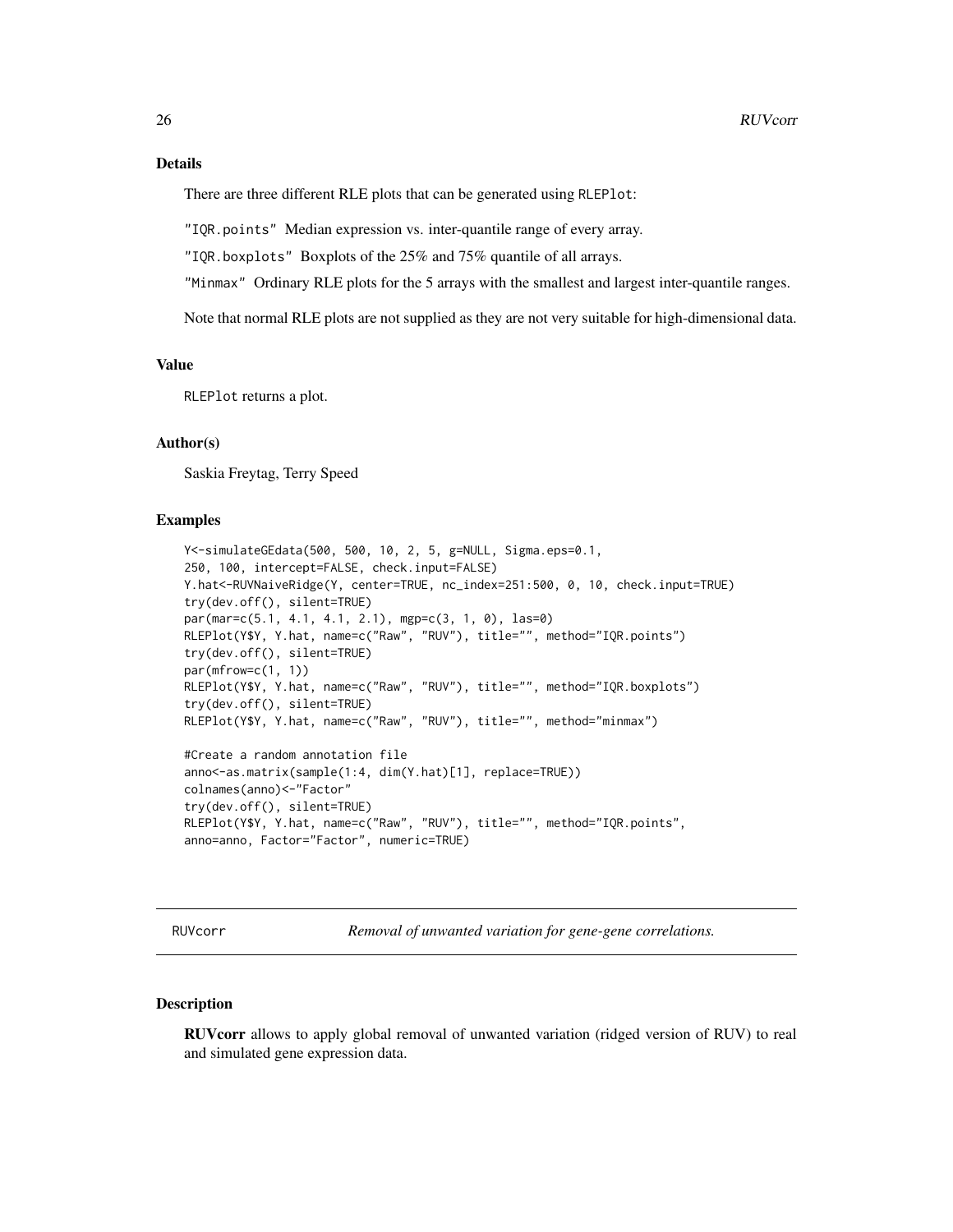### <span id="page-26-0"></span>RUVNaiveRidge 27

### Details

All gene expression data are assumed to be in the following format:

- Rows correspond to arrays.
- Columns correspond to genes.

### Author(s)

Saskia Freytag

<span id="page-26-1"></span>RUVNaiveRidge *Removal of unwanted variation for gene correlations.*

### Description

RUVNaiveRidge applies the ridged version of global removal of unwanted variation to simulated or real gene expression data.

### Usage

```
RUVNaiveRidge(Y, center = TRUE, nc_index, nu, kW, check.input = FALSE)
## Default S3 method:
RUVNaiveRidge(Y, center = TRUE, nc_index, nu, kW, check.input = FALSE)
## S3 method for class 'simulateGEdata'
RUVNaiveRidge(Y, center = TRUE, nc_index, nu, kW, check.input = FALSE)
```
#### Arguments

| Y           | A matrix of gene expression values or an object of class simulate GE data.                          |
|-------------|-----------------------------------------------------------------------------------------------------|
| center      | A logical scalar; if TRUE the data is centered, if FALSE data is assumed to be<br>already centered. |
| $nc_index$  | A vector of indices of negative controls.                                                           |
| nu          | A numeric scalar value of $nu > 0$ .                                                                |
| kW          | An integer setting the number of dimensions for the estimated noise.                                |
| check.input | A logical scalar; if TRUE all input is checked (not advisable for large simula-<br>tions).          |

### Details

The parameter kW controls how much noise is cleaned, whereas the parameter nu controls the amount of ridging to deal with possible dependence of the noise and the factor of interest.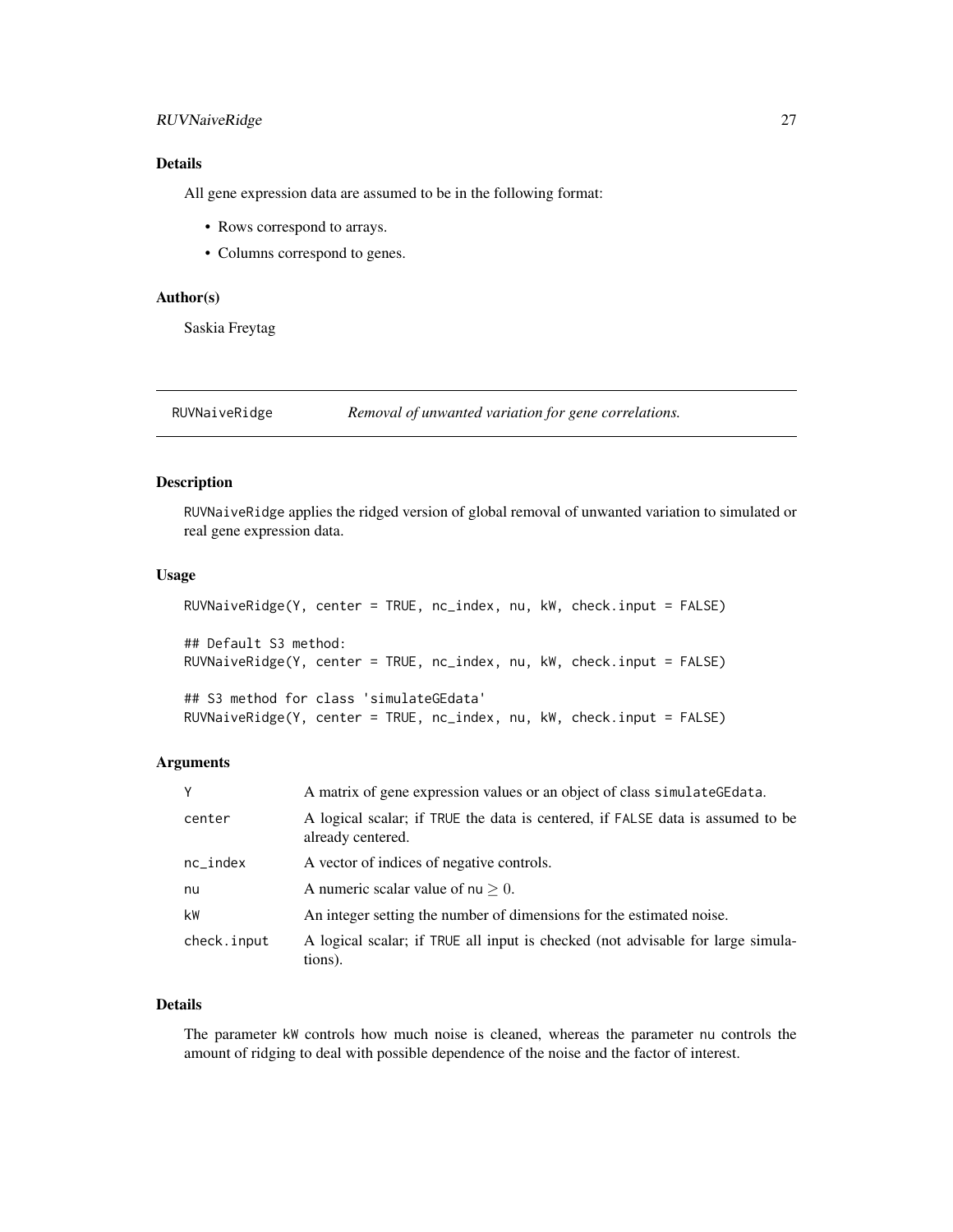### <span id="page-27-0"></span>Value

RUVNaiveRidge returns a matrix of the cleaned (RUV-treated) centered gene expression values.

### Author(s)

Saskia Freytag, Laurent Jacob

### References

Jacob L., Gagnon-Bartsch J., Speed T. Correcting gene expression data when neither the unwanted variation nor the factor of interest are observed. Berkley Technical Reports (2012).

#### Examples

```
Y<-simulateGEdata(500, 500, 10, 2, 5, g=NULL, Sigma.eps=0.1,
250, 100, intercept=TRUE, check.input=FALSE)
Y
Y.hat<-RUVNaiveRidge(Y, center=TRUE, nc_index=251:500, 0, 9, check.input=TRUE)
cor(Y.hat[,1:5])
Y$Sigma[1:5,1:5]
Y.hat<-RUVNaiveRidge(Y, center=FALSE, nc_index=251:500, 0, 10, check.input=TRUE)
cor(Y.hat[,1:5])
Y$Sigma[1:5,1:5]
```
<span id="page-27-1"></span>simulateGEdata *Simulate gene expression data.*

### Description

simulateGEdata returns simulated noisy gene expression values of specified size and its underlying gene-gene correlation.

#### Usage

```
simulateGEdata(
 n,
 m,
 k,
  size.alpha,
 corr.strength,
 g = NULL,Sigma.eps = 0.1,
 nc,
 ne,
  intercept = TRUE,
  check.input = FALSE
)
```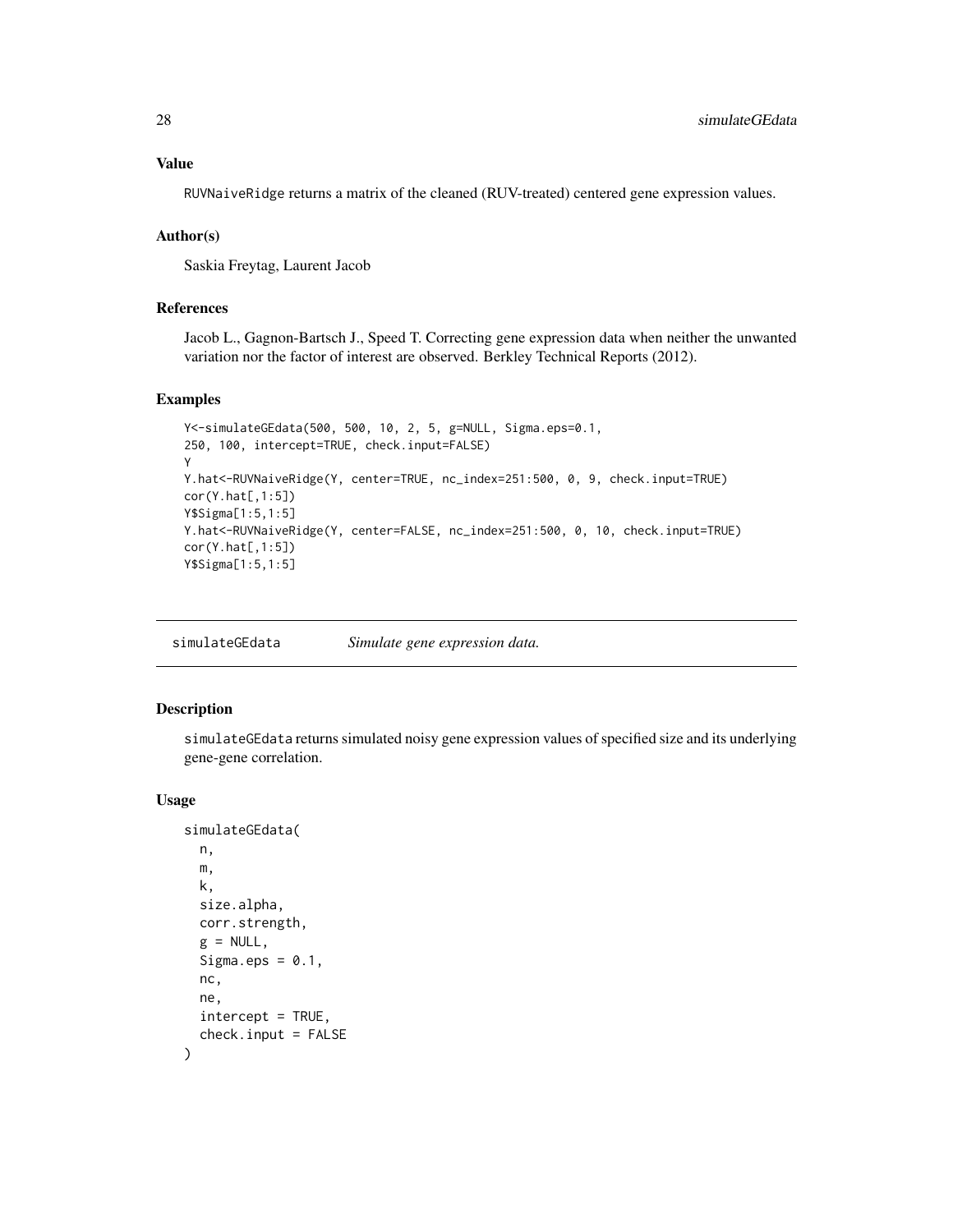### simulateGEdata 29

#### Arguments

| n             | An integer setting the number of genes.                                                                                   |
|---------------|---------------------------------------------------------------------------------------------------------------------------|
| m             | An integer setting the number of arrays.                                                                                  |
| k             | An integer setting number of dimensions of noise term, controls dimension of<br>W and $\alpha$ .                          |
| size.alpha    | A numeric scalar giving the maximal and minimal absolute value of $\alpha$ .                                              |
| corr.strength | An integer controlling the dimension of X and $\beta$ .                                                                   |
| g             | An integer value between $[1, min(k, corr.strength))$ giving the correlation<br>between X and W or NULL for independence. |
| Sigma.eps     | A numeric scalar setting the amount of random variation in $\epsilon$ ; Sigma.eps $> 0$ .                                 |
| nc            | An integer setting the number of negative controls.                                                                       |
| ne            | An integer setting the number of strongly expressed genes.                                                                |
| intercept     | An logical value indicating whether the systematic noise has an intercept.                                                |
| check.input   | A logical scalar; if TRUE all input is checked (not advisable for large simula-<br>tions).                                |

#### Details

This function generates log2-transformed expression values of n genes in m arrays. The expression values consist of true expression and noise:

$$
Y = X\beta + W\alpha + \epsilon
$$

The dimensions of the matrices X and  $\beta$  are used to control the size of the correlation between the genes. It is possible to simualte three different classes of genes:

- correlated genes expressed with true log2-transformed values from 0 to 16
- correlated genes expressed with true log2-transformed values with mean 0
- uncorrelated genes with true log2-transformed expression equal to 0 (negative controls)

The negative control are always the last nc genes in the data, whereas the strongly expressed genes are always the first ne genes in the data. The parameter intercept controls whether the systematic noise has an offset or not. Note that the intercept is one dimension of W. It is possible to either simulate data where  $W$  and  $X$  are independent by setting  $g$  to NULL, or increasing correlation  $bWX$  between W and X by increasing g.

#### Value

simulateGEdata returns output of the class simulateGEdata. An object of class simulateGEdata is a list with the following components:

- Truth A matrix containing the values of  $X\beta$ .
- Y A matrix containing the values in Y.
- Noise A matrix containing the values in  $W\alpha$ .
- Sigma A matrix containing the true gene-gene correlations, as defined by  $X\beta$ .
- Info A matrix containing some of the general information about the simulation.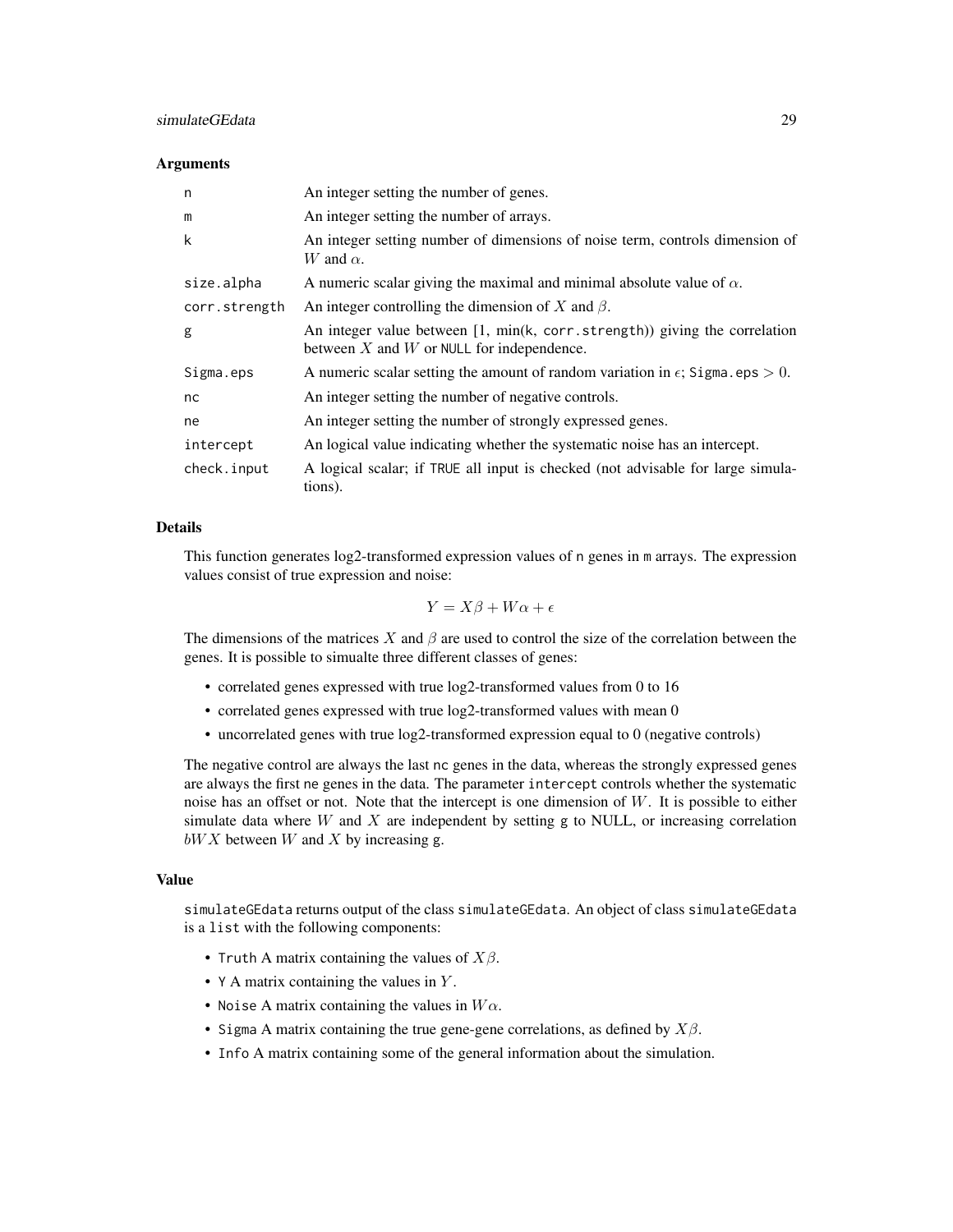### <span id="page-29-0"></span>Author(s)

Saskia Freytag, Johann Gagnon-Bartsch

### References

Jacob L., Gagnon-Bartsch J., Speed T. Correcting gene expression data when neither the unwanted variation nor the factor of interest are observed. Berkley Technical Reports (2012).

### Examples

```
Y<-simulateGEdata(500, 500, 10, 2, 5, g=NULL, Sigma.eps=0.1,
250, 100, intercept=TRUE, check.input=TRUE)
Y
Y<-simulateGEdata(500, 500, 10, 2, 5, g=3, Sigma.eps=0.1,
250, 100, intercept=TRUE, check.input=TRUE)
Y
```
wcor *Calculate weighted correlations.*

#### Description

wcor returns correlations weighted according to a provided object of class Weights.

#### Usage

```
wcor(X, anno, Factor, Weights)
```
### Arguments

| X       | A matrix of gene expression values.                                                                             |
|---------|-----------------------------------------------------------------------------------------------------------------|
| anno    | A data frame or a matrix containing the annotation of arrays in X.                                              |
| Factor  | A character string corresponding to a column name of anno; this should be the<br>same used to generate Weights. |
| Weights | An object of class Weights or a list of weights.                                                                |

#### Value

wcor returns a matrix.

#### Author(s)

Saskia Freytag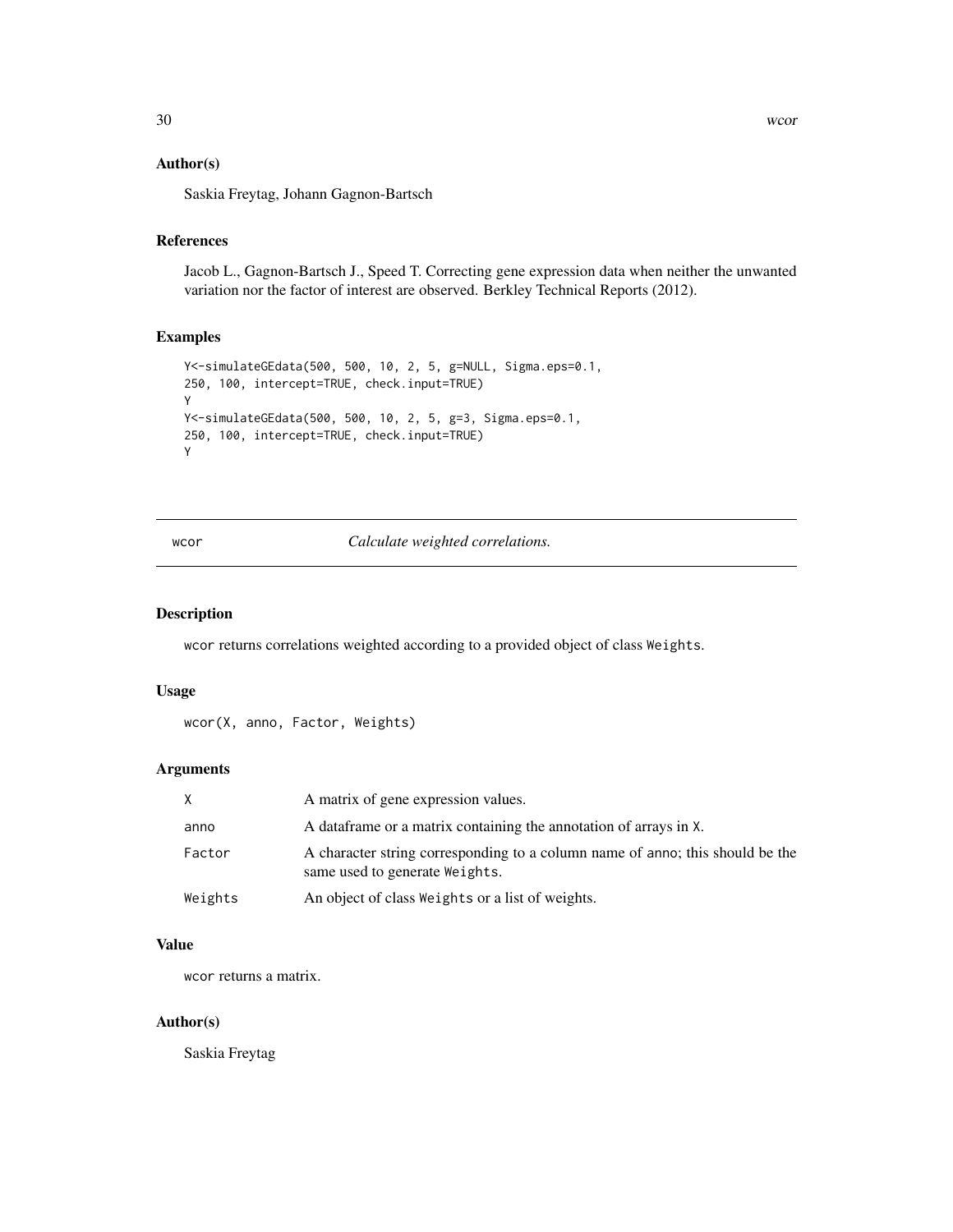$\mu$  wcor  $\frac{31}{2}$ 

```
Y<-simulateGEdata(500, 500, 10, 2, 5, g=NULL, Sigma.eps=0.1,
250, 100, intercept=FALSE, check.input=FALSE)
anno<-as.matrix(sample(1:5, dim(Y$Y)[1], replace=TRUE))
colnames(anno)<-"Factor"
weights<-findWeights(Y$Y, anno, "Factor")
wcor(Y$Y[,1:5], anno, "Factor", weights)
```